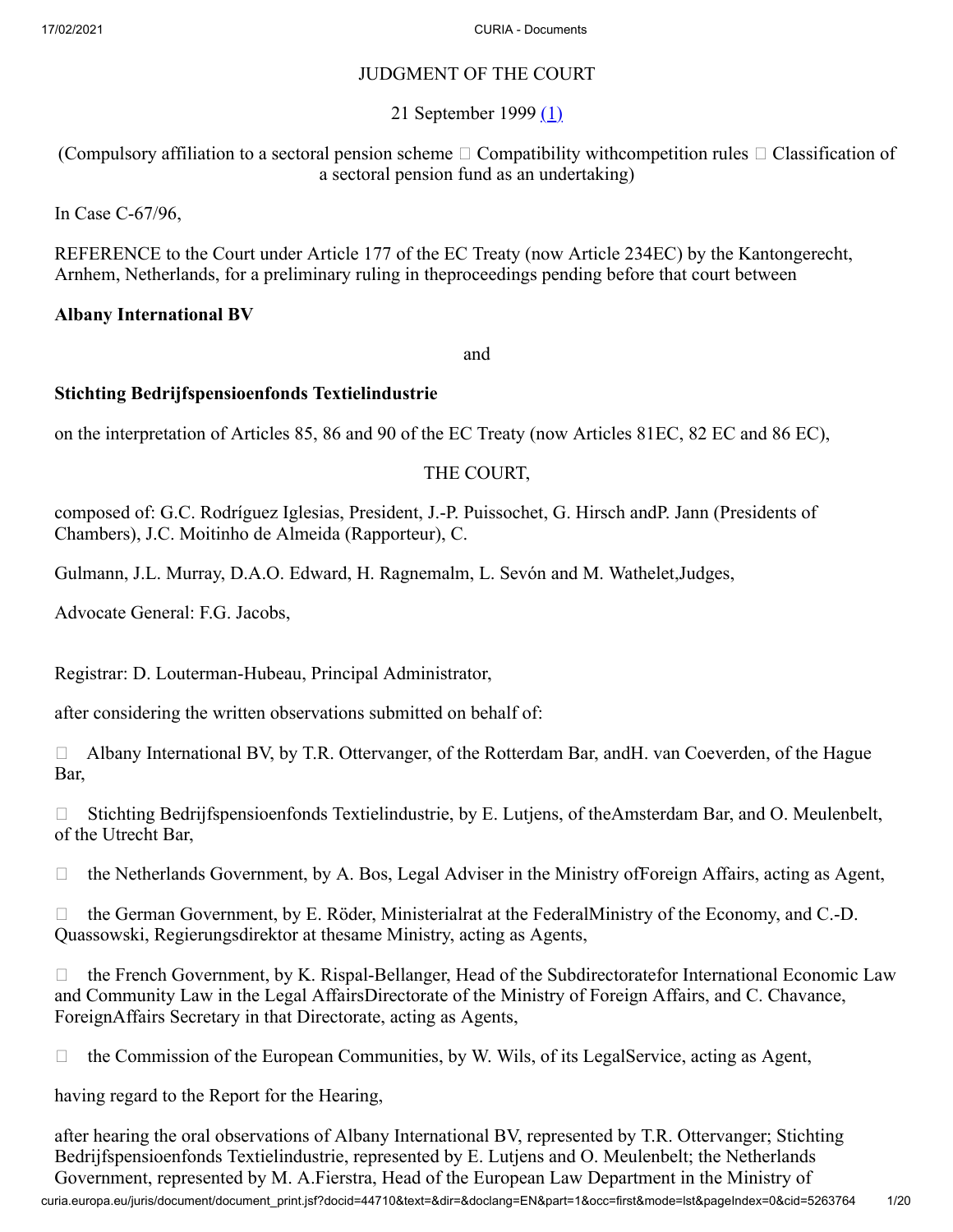ForeignAffairs, acting as Agent; the French Government, represented by C. Chavance; theSwedish Government, represented by A. Kruse, Departementsråd in the LegalSecretariat (EU) of the Ministry of Foreign Affairs, acting as Agent, and theCommission, represented by W. Wils, at the hearing on 17 November 1998,

after hearing the Opinion of the Advocate General at the sitting on 28 January1999,

gives the following

# **Judgment**

### 1.

 By judgment of 4 March 1996, received at the Court on 11 March 1996, theKantongerecht (Cantonal Court), Arnhem, referred to the Court of Justice for apreliminary ruling under Article 177 of the EC Treaty (now Article 234 EC) threequestions on the interpretation of Articles 85, 86 and 90 of the EC Treaty (nowArticles 81 EC, 82 EC and 86 EC).

## 2.

Those questions were raised in an action brought by Albany International BV(hereinafter 'Albany $\Box$ ) against Stichting Bedrijfspensioenfonds Textielindustrie (theTextile Industry Trade Fund, hereinafter 'the Fund $\Box$ ) concerning Albany's refusalto pay to the Fund contributions for 1989 on the ground that compulsory affiliationto the Fund by virtue of which such contributions are claimed from it is contraryto Article 3(g) of the EC Treaty (now, after amendment, Article 3(1)(g) EC) andArticles 85, 86 and 90 of the Treaty.

## **The national legislation**

## 3.

The pension system in the Netherlands is based on three pillars.

## 4.

 The first is a statutory basic pension, granted by the State under the AlgemeneOuderdomswet (General law on old-age pensions, 'the AOW<sup>[1]</sup>) and the AlgemeneNabestaandenwet (General law on survivors' benefits). That compulsory statutoryscheme entitles the whole population to receive a pension of a limited amount,regardless of the wage which they actually received previously, calculated byreference to the statutory minimum wage.

## 5.

 The second pillar comprises supplementary pensions provided in the context ofemployment or selfemployed activity, which serve in most cases to top up the basicpension. Such supplementary pensions are normally managed by collective schemescovering a sector of the economy, a profession or the employees of an undertakingby funds affiliation to which has been made compulsory, as in the case in the mainproceedings, by the Wet van 17 maart 1949 houdende vaststelling van en regelingbetreffende verplichte deelneming in een bedrijfspensioenfonds (Law of 17 March1949 on compulsory affiliation to a sectoral pension fund, hereinafter the 'BPW $\square$ ).

### 6.

 The third pillar comprises individual pension or life assurance policies which maybe concluded on a voluntary basis.

## 7.

 The Wet op de Loonbelasting (Wages Tax Law) provides that pensioncontributions are deductible only if the pension does not exceed a 'reasonable $\square$  level. They are not deductible in the case of a pension exceeding that level, whichis set at 70% of the final salary after a 40-year career. The effect of this tax regime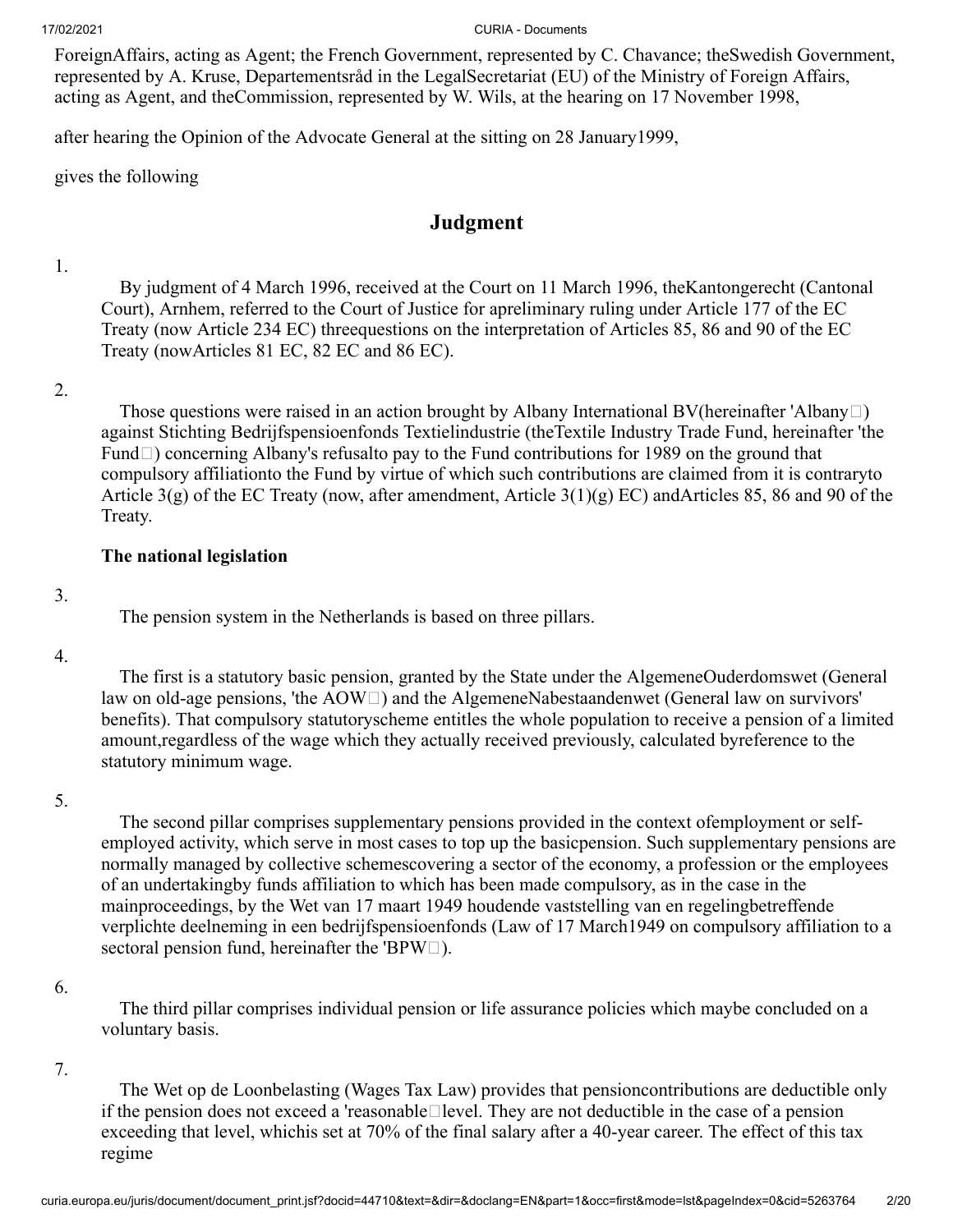is that the current standard in the Netherlands for establishing a pension, includingthe State pension under the AOW, is a pension corresponding to 70% of the finalsalary.

### 8.

Article 1(1) of the BPW, as amended by the Law of 11 February 1988, provides:

'The following terms shall, for the purposes of this Law and of provisions basedon it, have the following meanings:

...

(b) sectoral pension fund: a fund operating in a sector of activity for thepurposes of which funds are collected either solely for the benefit ofemployees in the sector concerned or also for the benefit of personsengaged in an activity in another capacity in the said sector.

...

(f) our Minister: the Minister for Social Affairs and Employment. $\square$ 

## 9.

Article 3 of the BPW, as amended, provides:

'1. Our Minister may, at the request of a sectoral trade organisation which heregards as sufficiently representative of the business structure of a sector of activity,after consulting the head of the appropriate general administrative departmentwhose area of responsibility includes the activities of the sector concerned, theSociaal-Economische Raad (Social and Economic Council) and theVerzekeringskamer (Insurance Board), make affiliation to the sectoral pension fundcompulsory for all workers or for certain categories of worker in the sector ofactivity concerned.

2. In the circumstances mentioned in the foregoing paragraph, all persons withinthe categories concerned by virtue of the provisions of that paragraph, and also, inthe case of employees, their employers, shall be required to comply with thestatutes and regulations of the sectoral pension fund and any provisions applicableto them by virtue thereof. Compliance therewith may be enforced by legalproceedings, in particular with regard to the payment of contributions.  $\square$ 

10.

 Article 5(2) of the BPW, as amended, lays down certain conditions to be fulfilledbefore the Minister for Social Affairs and Employment can approve a request forcompulsory affiliation as provided for in Article 3(1). Thus, under Article 5(2)(III)and (IV) of the BPW, as amended, the statutes and regulations of the sectoralpension fund must adequately safeguard the interests of the members, and therepresentatives of the associations of employers and workers in the sectorconcerned must sit in equal numbers on the management board of the fund.

### 11.

Article  $5(2)(II)(1)$  of the BPW, as amended, also provides that the statutes andregulations of the sectoral pension fund must provide for cases in which, and theconditions under which, workers in the sector concerned are not required to beaffiliated to the fund or may be exempted from certain obligations relating to thefund.

### 12.

Article 5(3) of the BPW, as amended, states:

'Our Minister for Social Affairs and Employment, after hearing the views of theInsurance Board and the Social and Economic Council, shall adopt guidelinesconcerning the matters referred to in Article 5(2)(II) (1). Those guidelines shouldobserve the principle that workers who were already affiliated to a pension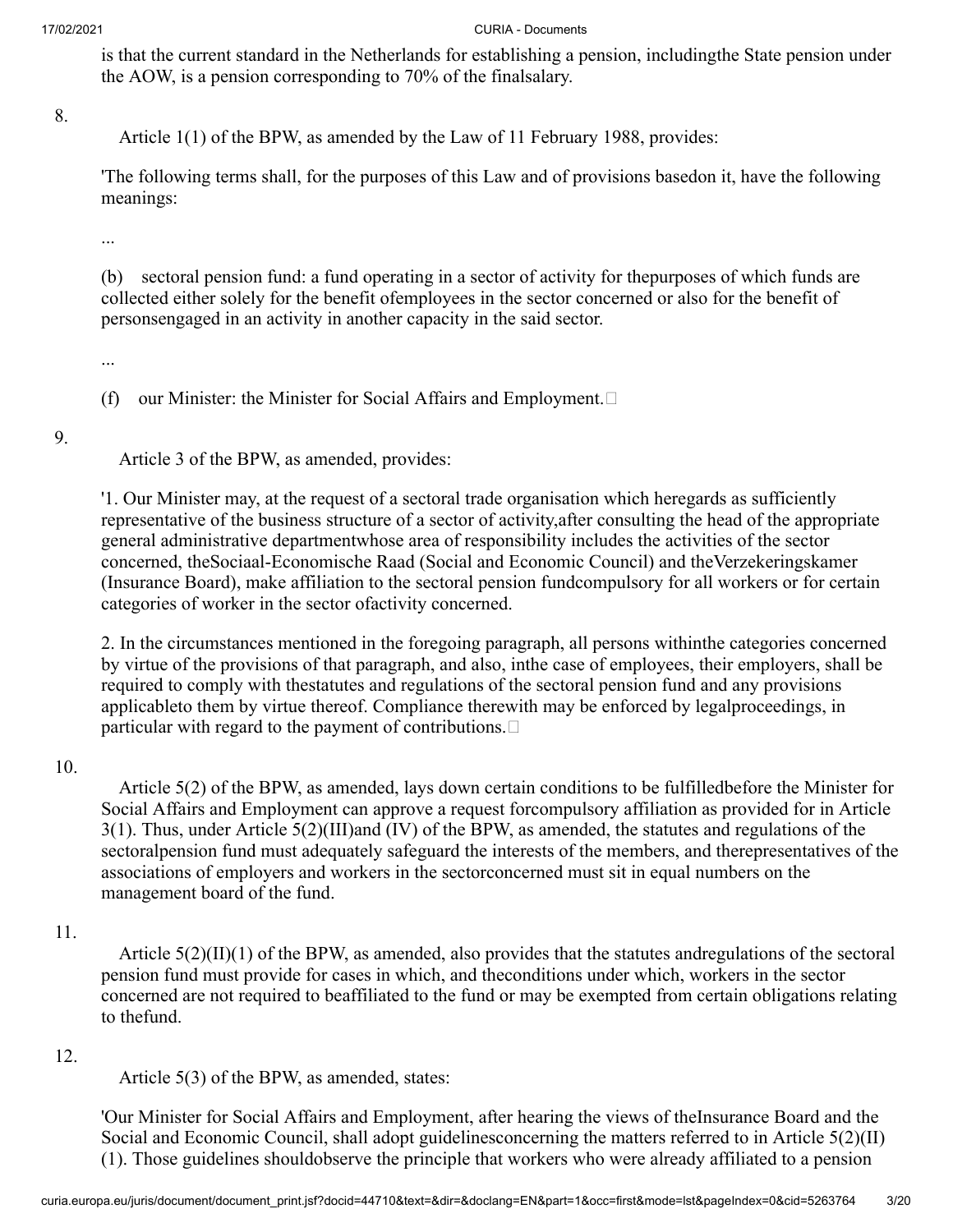fundof an undertaking or were insured with a life assurance company six months beforethe request referred to in Article 3(1) was lodged, shall not be required to beaffiliated to that sectoral pension fund or shall be exempted, entirely or to areasonable extent, from the obligation to contribute to it, provided that they candemonstrate that, in the course of the period for which they are under noobligation to be affiliated or are exempted from the obligation to pay contributions,in their entirety or as regards a reasonable proportion thereof, they will acquirepension rights which are at least equivalent to those which they would acquire ifaffiliated to the sectoral pension fund and for so long as they can so demonstrate. Our Minister may also adopt guidelines relating to other parts of paragraph  $2.\Box$ 

### 13.

 By the Beschikking van 29 december 1952 betreffende de vaststelling van derichtlijnen voor de vrijstelling van deelneming in een bedrijfspensioenfonds wegenseen bijzondere pensioenvoorziening (Order of 29 December 1952 relating to theadoption of guidelines for the exemption from participation in a sectoral pensionfund in case of special pension arrangements, as amended by the decision of 15August 1988, hereinafter 'the Guidelines for exemption from affiliation $\Box$ ) the Minister for Social Affairs and Employment adopted the guidelines referred to inArticle 5(3) of the BPW, as amended.

## 14.

Article 1 of the Guidelines for exemption from affiliation, as amended, provides:

'An exemption from the obligation to be affiliated to a sectoral pension fund orfrom the obligation to pay contributions thereto may be granted by that fund at therequest of any interested party, provided that the worker in the sector concernedis covered by special pension arrangements meeting the following conditions:

(a) the arrangements must be applied under the auspices of a company pensionfund, another sectoral fund or an insurer holding a certificate of the kind providedfor by Article 10 of the Wet toezicht verzekeringsbedrijf (Law on supervision of theinsurance industry, *Staatsblad* 1986, p. 638) or be based on the Algemeneburgerlijke pensioenwet (General law on civil service pensions, *Staatsblad* 1986, p.540), the Spoorwegenpensioenwet (Law on pensions for employees of the

Netherlands Railways and their relatives, *Staatsblad* 1986, p. 541) or the Algemenemilitaire pensioenwet (General law on military pensions, *Staatsblad* 1979, p. 305);

(b) such rights as may arise under those arrangements must, in the aggregate, beat least equivalent to those accruing under the sectoral pension fund;

(c) the rights of the worker concerned and compliance with his obligations must beadequately safeguarded;

(d) if the exemption entails withdrawal from the fund, compensation consideredreasonable by the Insurance Board must be offered for any loss suffered by thefund, from the actuarial point of view, as a result of the withdrawal.

## 15.

Article 5 of the Guidelines, as amended, provides:

'1. The exemption must be granted where the conditions mentioned in Article 1(a),(b) and (c) are fulfilled, the special pension arrangements applied six monthsbefore submission of the request on the basis of which affiliation to the sectoralpension fund was made compulsory and it has been shown that, in the course ofthe period for which the worker concerned is under no obligation to be affiliatedor is exempted from the obligation to pay contributions in their entirety or asregards a reasonable proportion thereof, he will acquire pension rights which areat least equivalent to those which he would acquire if affiliated to the sectoralpension fund.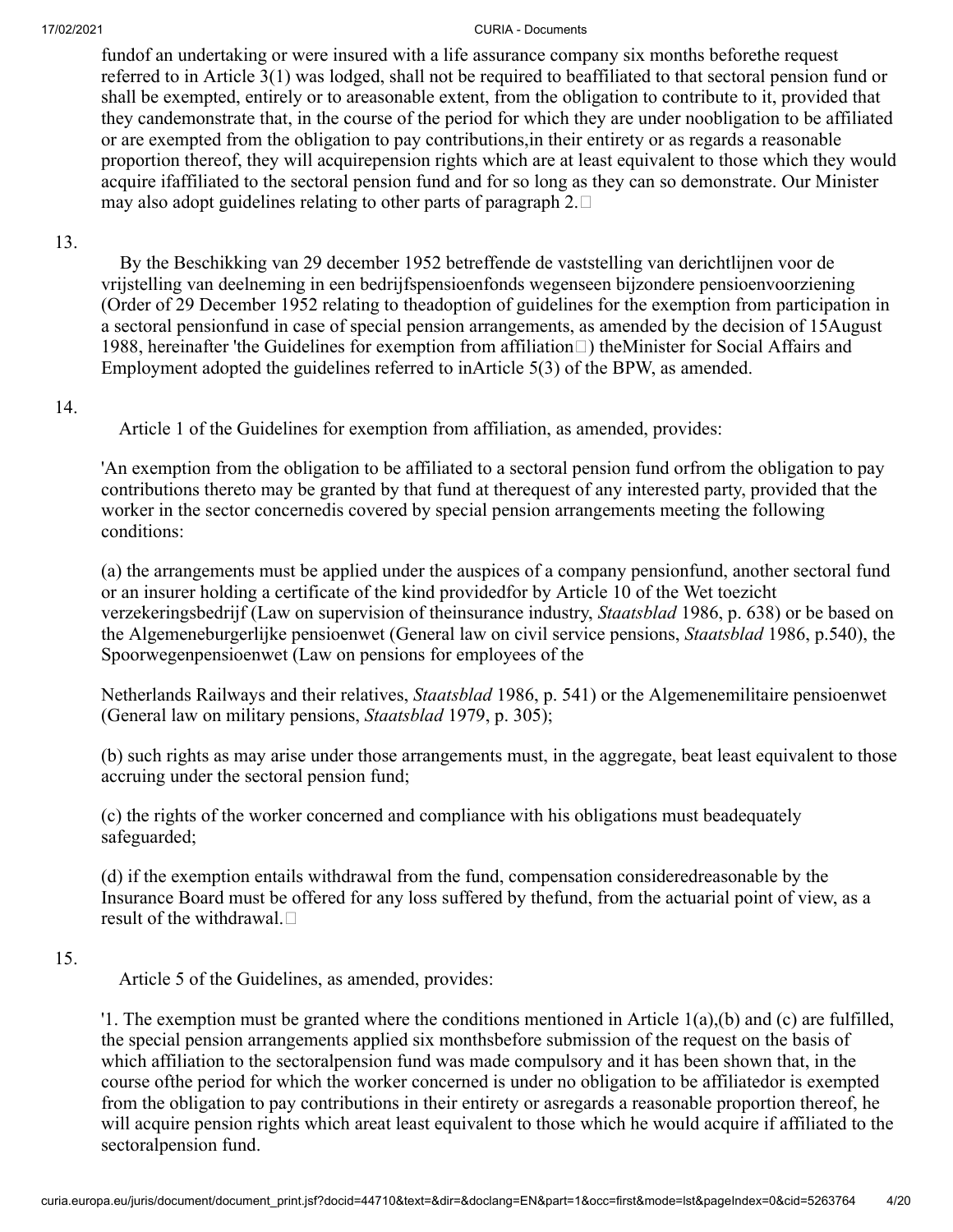2. If, at the time referred to in paragraph 1, the special pension arrangements didnot meet the condition laid down in Article 1(b), a sufficient period must beallowed to elapse to enable that condition to be met before any decision is takenon the request.

3. An exemption under this article shall enter into force when affiliation to thesectoral pension fund is made compulsory.

16.

Article 9 of the Guidelines, as amended, states:

'1. The decisions referred to in Article 8 may be the subject of complaints to theInsurance Board lodged within 30 days of receipt of the decision by the personconcerned. The sectoral pension fund must, in writing, bring the foregoingsentence to the notice of the person concerned at the same time as the decision.

2. The Insurance Board shall notify its decision on the complaints to the sectoralpension fund and to the persons who lodged them.

### 17.

 The appraisal made by the Insurance Board constitutes a proposal for conciliation. It is not a decision with binding force in the context of a dispute. The appraisal bythe Insurance Board cannot be the subject of any complaint or appeal.

### 18.

 Sectoral pension funds to which affiliation has been made compulsory are subjectnot only to the BPW but also to the Wet van 15 mei 1962 houdende regelenbetreffende pensioen- en spaarvoorzieningen (Law of 15 May 1962 on pension and savings funds, amended subsequently a number of times  $\Box$  hereinafter 'the  $PSW\square$ ).

### 19.

 The PSW is intended to ensure as far as possible that pension commitments givento workers are actually fulfilled.

### 20.

 To that end, Article 2(1) of the PSW obliges employers to choose one of three setsof arrangements aimed at separating the funds collected for pension purposes fromthe remainder of the company's assets. The employer may either join a sectoralpension fund, set up a company pension fund, or arrange group or individual lifeassurance policies with an insurance company.

### 21.

 Article 1(6) of the PSW makes clear that it also applies to sectoral pension fundsto which affiliation has been made compulsory under the BPW.

### 22.

 The PSW also lays down a number of conditions which must be met by the statutesand regulations of a sectoral pension fund. Thus, Article 4 of the PSW providesthat the setting up of any such fund must be notified to the Minister for SocialAffairs and Employment and to the Insurance Board. Article 6(1) of the PSWconfirms that representatives of the employers' organisations and representativesof the workers' organisations of the sector concerned are to sit in equal numberson the management board of a sectoral pension fund.

### 23.

 In addition, Articles 9 and 10 of the PSW lay down detailed arrangements formanagement of the funds collected. The general rule is set out in Article 9 whichobliges pension funds to transfer the risk linked to their pension commitments orto reinsure it. By way of exception to that rule Article 10 allows pension funds toadminister and invest the capital collected themselves at their own risk. Before itcan be authorised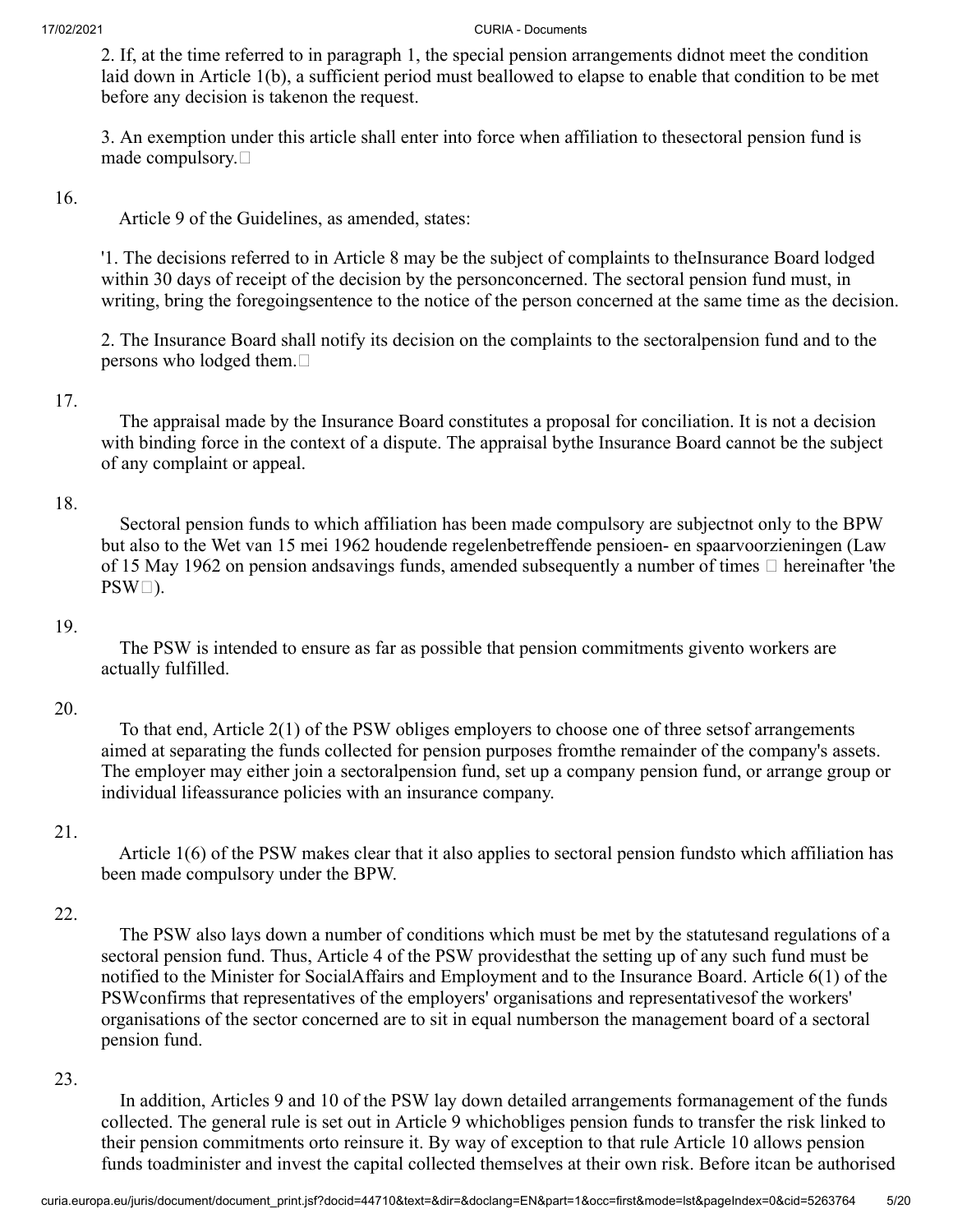to do so, a pension fund must submit to the competentauthorities a management plan explaining in detail the way it proposes to handlethe actuarial and financial risks. The plan must be approved by the InsuranceBoard. Furthermore the pension fund is subject to continuous supervision. Thescheme's actuarial profit and loss accounts must be submitted regularly to theInsurance Board for approval.

### 24.

 Finally, Articles 13 to 16 of the PSW lay down rules for investment of the sumscollected. By virtue of Article 13, the assets of the scheme together with expectedincome must be sufficient to cover pension liabilities. Under Article 14 investmentsmust be made prudentially.

### **The main proceedings**

### 25.

 The Fund was established under the BPW. Affiliation to the Fund was madecompulsory by an order of the Minister for Social Affairs and Employment of 4December 1975 (hereinafter 'the order making affiliation compulsory $\square$ ).

### 26.

Albany operates a textile business which has been affiliated to the Fund since 1975.

### 27.

 Until 1989 the Fund's pension scheme paid a flat-rate benefit. The pensionawarded to workers was not proportional to their wage but was a fixed amount foreach worker. Albany decided that the scheme was insufficiently generous and in1981 concluded arrangements with an insurance company for a supplementarypension for its workers so that the total pension to which they would be entitledafter 40 years' employment amounts to 70% of their last salary.

### 28.

 With effect from 1 January 1989 the Fund changed its pension scheme. Since thenits scheme awards workers an amount which likewise represents 70% of their finalsalary.

### 29.

 Following the change to the Fund's pension scheme, Albany asked on 22 July 1989to be exempted from affiliation. Its request was rejected by the Fund on 28December 1990. The Fund took the view that under the Guidelines for exemptionfrom affiliation such exemption could only be granted when the conditions laiddown in the Guidelines were satisfied and where the special provisions concerningpensions had already been in force for six months before lodgment of the requestby both sides of the industry in response to which the sectoral pension fund hadbeen declared compulsory.

### 30.

 Albany lodged an objection to the Fund's decision with the Insurance Board. Bydecision of 18 March 1992, the Board found that, even if the Fund was notrequired in the circumstances to grant the exemption, it should be asked to exerciseits power to do so or, at the very least, grant a period of notice, since Albany hadconcluded arrangements for a supplementary pension scheme for its staff severalyears earlier and the latter arrangements had, since 1 January 1989, been similarto those introduced by the Fund.

### 31.

 The Fund did not follow the advice of the Insurance Board and on 11 November1992 served Albany with a demand for payment of the sum of NLG 36 700.29, representing all statutory contributions payable since 1989 together with interest,collection charges, non-judicial expenses and legal aid costs.

### 32.

 Albany challenged that demand before the Kantongerecht, Arnhem. It contendedin particular that the system of compulsory affiliation to the Fund was contrary toArticle 3(g) of the Treaty, Articles 52 and 59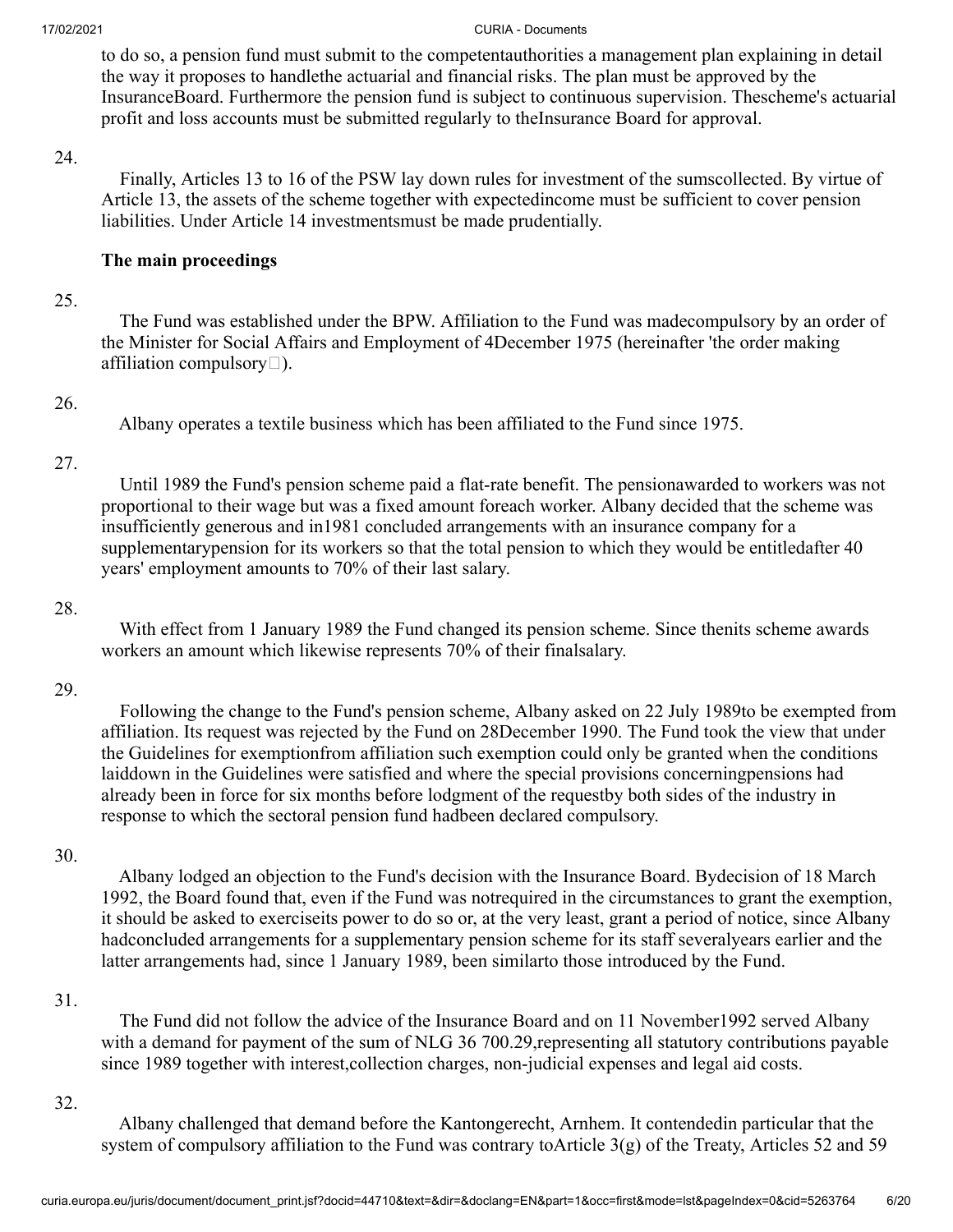of the EC Treaty (now, afteramendment, Articles 43 EC and 49 EC), and Articles 85, 86 and 90 of the Treaty.

### 33.

 According to Albany, the Fund's refusal to grant it an exemption is detrimental toit. Its insurance company would grant it less favourable conditions if it had to join

the supplementary pension scheme set up by the Fund. Moreover, contrary to theFund's contention, other sectoral pension funds, such as the Bedrijfspensioenfondsvoor de Bouwnijverheid and the Bedrijfspensioenfonds voor de Schildersbedrijf, hadgranted an exemption to undertakings which had at an earlier stage concludedsupplementary pension arrangements.

## 34.

 The Fund maintained that in this case there was no legal obligation to grant anexemption. Accordingly, the court could only exercise limited review in thatrespect. Under Article 5(3) of the BPW, an exemption had to be granted onlywhere an undertaking had established an equivalent pension scheme at least sixmonths before affiliation was made compulsory. The obligation to grant such anexemption arises only upon initial affiliation to the Fund and does not arise in theevent of a change to the pension arrangements. The Fund also emphasised thatit was important to maintain a proper pension scheme based on the principle ofsolidarity for all workers and undertakings in the textile industry and stressed inthat connection that the grant of an exemption to Albany would entail thedeparture of 110 people from its membership of about 8 800.

## 35.

 The Kantongerecht accepted the Insurance Board's argument that since 1 January1989 Albany's supplementary scheme had been similar to the pension schemeintroduced by the Fund. It emphasised that relations between a sectoral pensionfund and its members are governed by requirements of reasonableness and equityas well as by the general principles of sound administration. Accordingly, a sectoralpension fund should give considerable weight to the opinion of a statutorilyappointed independent expert authority such as the Insurance Board when askedto grant an exemption.

## 36.

 The Kantongerecht observed that in its judgment in Joined Cases C-430/93 andC-431/93 *Van Schijndel and Van Veen* [1995] ECR I-4705 the Court had notexamined the last three questions concerning the compatibility with the Communitycompetition rules of the Netherlands system of compulsory affiliation to anoccupational pension scheme.

### 37.

 In those circumstances the Kantongerecht, Arnhem, referring to its interlocutoryjudgments of 19 April 1993, 17 January 1994 and 9 January 1995, stayedproceedings pending a preliminary ruling from the Court of Justice on the followingquestions:

'1. Is a sectoral pension fund within the meaning of Article 1(1)(b) of the[BPW] an undertaking within the meaning of Articles 85, 86, or 90 of theEC Treaty?

2. If so, is the fact of making membership of the sectoral pension fund forindustrial undertakings compulsory a measure adopted by a Member State

which nullifies the effectiveness of the competition rules applicable toundertakings?

3. If Question 2 must be answered in the negative, can other circumstancesrender compulsory membership incompatible with Article 90 of the Treaty, and if so, which? $\square$ 

## **Admissibility**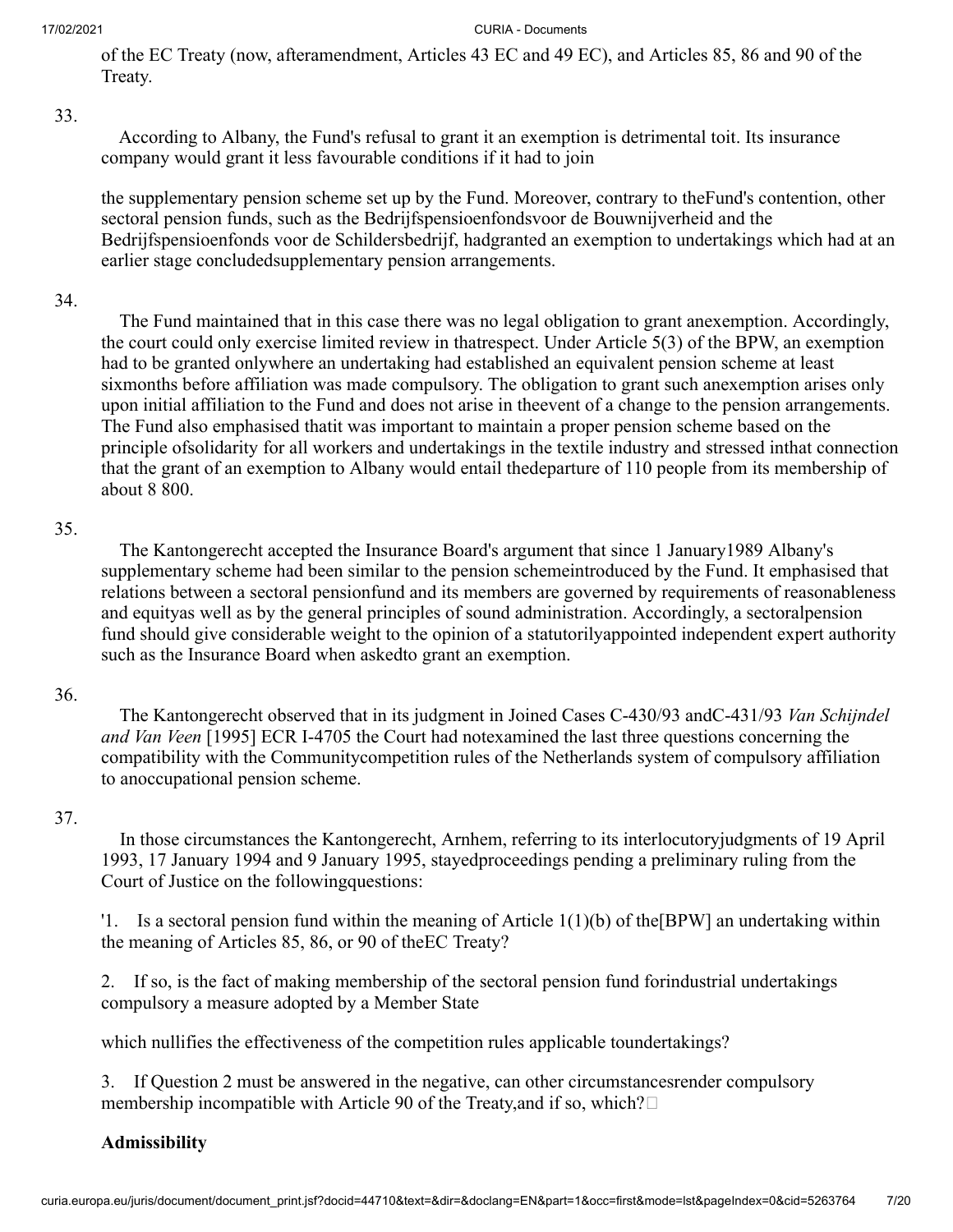The Netherlands and French Governments and the Commission query theadmissibility of the questions submitted, taking the view that the national court hasnot, in its order for reference, sufficiently explained the factual and legal contextof the main proceedings. In the absence of a detailed account from the nationalcourt of the legal provisions applicable to the main proceedings, the circumstancesin which the Fund was set up and the management rules of the Fund, the Courtcannot give a useful interpretation of Community law and the Member States andother interested parties are not in a position to submit written observationssuggesting answers to the questions on which a ruling is sought.

### 39.

 According to settled case-law, the need to provide an interpretation of Communitylaw which will be of use to the national court makes it necessary that the nationalcourt define the factual and legal context of the questions it is asking or, at the veryleast, explain the factual circumstances on which those questions are based. Thoserequirements are of particular importance in certain areas, such as that ofcompetition, where the factual and legal situations are often complex (see inparticular Joined Cases C-320/90, C-321/90 and C-322/90 *Telemarsicabruzzo andOthers* [1993] ECR I-393, paragraphs 6 and 7, Case C-284/95 *Safety High-Tech* v *S.& T.* [1998] ECR I-4301, paragraphs 69 and 70, and Case C-341/95 *Bettati* [1998]ECR I-4355, paragraphs 67 and 68).

### 40.

 The information provided and the questions raised in orders for reference must notonly be such as to enable the Court to reply usefully but must also give thegovernments of the Member States and other interested parties the opportunity tosubmit observations pursuant to Article 20 of the EC Statute of the Court ofJustice. It is the Court's duty to ensure that the opportunity to submit observationsis safeguarded, bearing in mind that, by virtue of the abovementioned provision,only the orders for reference are notified to the interested parties (see, inparticular, the order of 30 April 1998 in Joined Cases C-128/97 and C-137/97 *Testaand Modesti* [1998] ECR I-2181, paragraph 6, and the order of 11 May 1999 inCase C-325/98 *Anssens* [1999] ECR I-0000, paragraph 8).

### 41.

 In this case, it is clear from the observations submitted under Article 20 of the ECStatute of the Court of Justice by the governments of the Member States and theother interested parties that the information contained in the orders for reference

was sufficient to enable them to take a position on the questions referred to theCourt.

### 42.

 In its observations, the French Government refers to those which it submitted inJoined Cases C-115/97, C-116/97 and C-117/97 *Brentjens* (judgment of today's date,not yet reported), which refer expressly to Case C-219/97 *Drijvende Bokken*(judgment of today's date, not yet reported), and the Commission refers in itsobservations directly to the latter case. The order for reference in *DrijvendeBokken*, which also concerns the compatibility with the Community competitionrules of compulsory affiliation to a sectoral pension fund, contains a detailedaccount of the legislation applicable to the main proceedings.

### 43.

 Furthermore, even though the French and Netherlands Governments may havetaken the view in this case that the information provided by the national court wasnot sufficient to enable them to take a position on certain aspects of the questionssubmitted to the Court, it must be emphasised that further information was madeavailable in the documents forwarded by the national court, the writtenobservations and the answers given to the questions raised by the Court. All thatinformation, which was included in the Report for the Hearing, was brought to thenotice of the governments of the Member States and the other interested partiesfor the purposes of the hearing, at which they had an opportunity, if necessary, toamplify their observations.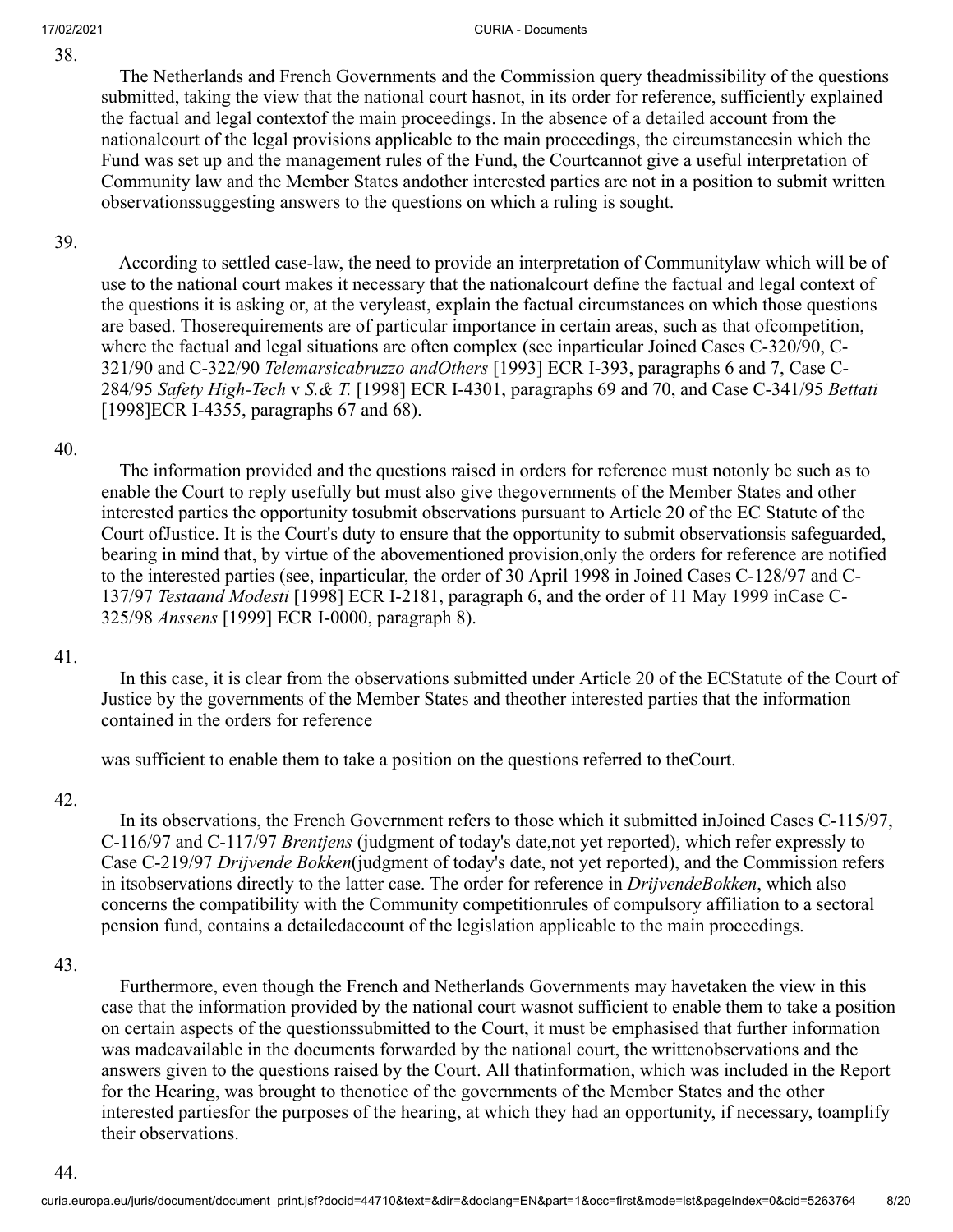Finally, the information supplied by the referring court, supplemented as necessaryby the abovementioned details, sufficiently apprises the Court of the factual andlegislative background to the main proceedings to enable it to interpret thecompetition rules in the light of the circumstances of those proceedings.

#### 45.

It follows that the questions referred are admissible.

### **The second question**

#### 46.

 By its second question, which it is appropriate to consider first, the national courtseeks essentially to ascertain whether Article 3(g) of the Treaty, Article 5 of the ECTreaty (now Article 10 EC) and Article 85 of the Treaty prohibit a decision by thepublic authorities to make affiliation to a sectoral pension fund compulsory at therequest of organisations representing employers and workers in a given sector.

#### 47.

 Albany contends that the request by management and labour to make affiliationto a sectoral pension fund compulsory constitutes an agreement between theundertakings operating in the sector concerned, contrary to Article 85(1) of theTreaty.

#### 48.

 Such an agreement, in its view, restricts competition in two ways. First, byentrusting the operation of a compulsory scheme to a single manager, it deprivesthe undertakings operating in the sector concerned of the possibility of affiliationto another pension scheme managed by other insurers. Second, that agreementexcludes the latter insurers from a substantial part of the pension insurance market.

#### 49.

The effects of such an agreement on competition are 'appreciable  $\Box$  because itaffects the entire Netherlands textile sector. They are aggravated by the cumulativeeffect of making affiliation to pension schemes compulsory in numerous sectors ofthe economy and for all undertakings in those sectors.

#### 50.

 Moreover, such an agreement affects trade between Member States in so far as itconcerns undertakings which engage in cross-frontier business and deprives insurersestablished in other Member States of the opportunity to offer a full pensionscheme in the Netherlands either by virtue of cross-frontier services or throughbranches or subsidiaries.

### 51.

 Therefore, according to Albany, by creating a legal framework for, and accedingto a request from, the two sides of industry to make affiliation to the sectoralpension fund compulsory, the public authorities favoured or furthered theimplementation and operation of agreements between undertakings operating inthe sectors concerned which are contrary to Article 85(1) of the Treaty, thereby infringing Articles  $3(g)$ , 5 and 85 of the Treaty.

#### 52.

 It is necessary to consider first whether a decision taken by the organisationsrepresenting employers and workers in a given sector, in the context of a collectiveagreement, to set up in that sector a single pension fund responsible for managinga supplementary pension scheme and to request the public authorities to makeaffiliation to that fund compulsory for all workers in that sector is contrary toArticle 85 of the Treaty.

### 53.

 It must be noted, first, that Article 85(1) of the Treaty prohibits all agreementsbetween undertakings, decisions by associations of undertakings and concertedpractices which may affect trade between Member States and which have as theirobject or effect the prevention, restriction or distortion of competition within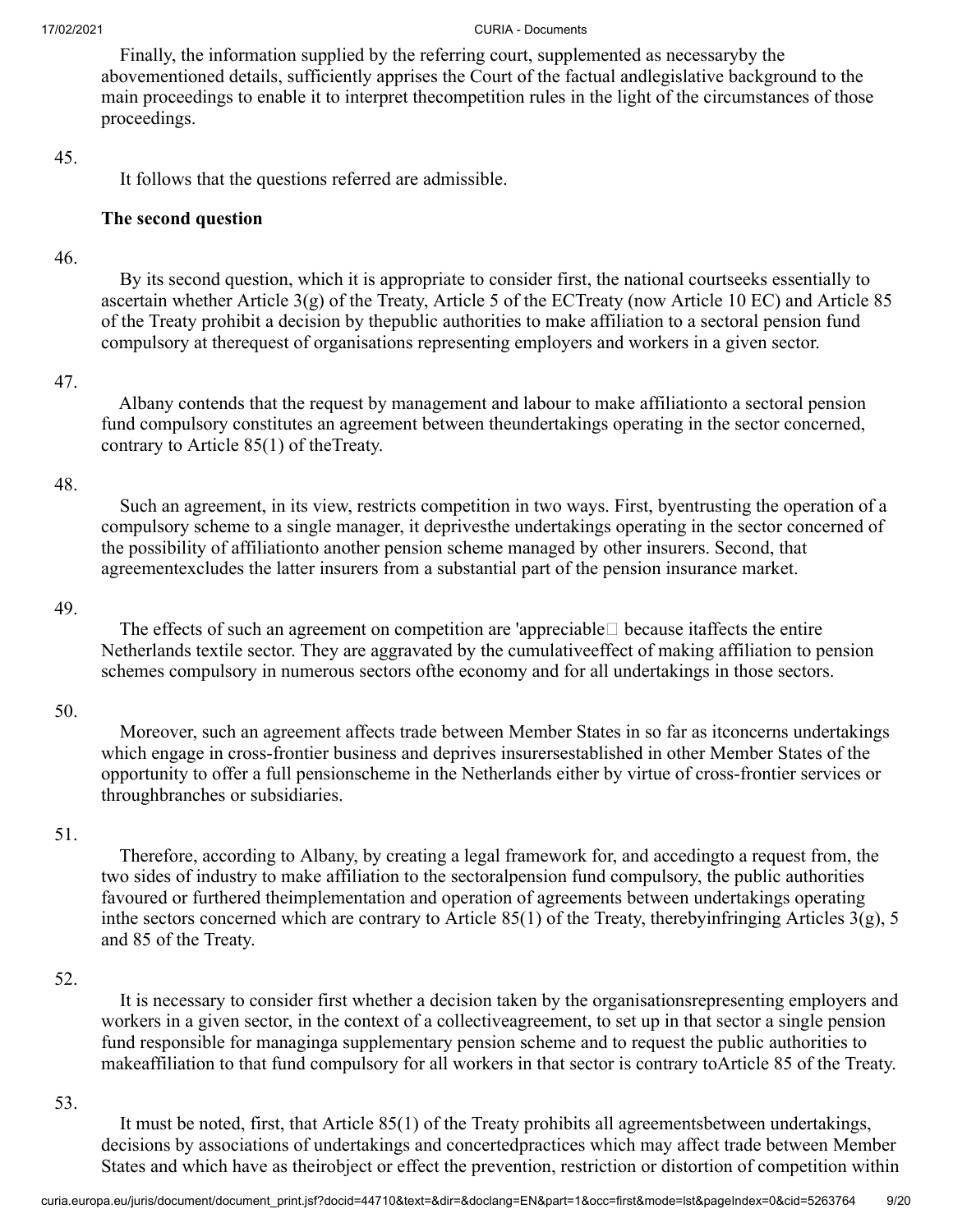thecommon market. The importance of that rule prompted the authors of the Treatyto provide expressly in Article 85(2) of the Treaty that any agreements or decisionsprohibited pursuant to that article are to be automatically void.

### 54.

Next, it is important to bear in mind that, under Article  $3(g)$  and (i) of the ECT reaty (now, after amendment, Article  $3(1)(g)$  and (j) EC), the activities of the Community are to include not only a 'system ensuring that competition in the internal market is not distorted  $\Box$  but also 'a policy in the social sphere  $\Box$ . Article 2of the EC Treaty (now, after amendment, Article 2 EC) provides that a particulartask of the Community is 'to promote throughout the Community a harmonious

and balanced development of economic activities $\Box$  and 'a high level of employmentand of social protection $\Box$ .

### 55.

 In that connection, Article 118 of the EC Treaty (Articles 117 to 120 of the ECTreaty have been replaced by Articles 136 EC to 143 EC) provides that theCommission is to promote close cooperation between Member States in the socialfield, particularly in matters relating to the right of association and collectivebargaining between employers and workers.

## 56.

 Article 118b of the EC Treaty (Articles 117 to 120 of the EC Treaty having beenreplaced by Articles 136 EC to 143 EC) adds that the Commission is to endeavourto develop the dialogue between management and labour at European level whichcould, if the two sides consider it desirable, lead to relations based on agreement.

## 57.

Moreover, Article 1 of the Agreement on social policy (OJ 1992 C 191, p. 91) states that the objectives to be pursued by the Community and the Member Statesinclude improved living and working conditions, proper social protection, dialoguebetween management and labour, the development of human resources with a viewto lasting high employment and the combatting of exclusion.

### 58.

 Under Article 4(1) and (2) of the Agreement, the dialogue between managementand labour at Community level may lead, if they so desire, to contractual relations,including agreements, which will be implemented either in accordance with theprocedures and practices specific to management and labour and the MemberStates, or, at the joint request of the signatory parties, by a Council decision on aproposal from the Commission.

### 59.

 It is beyond question that certain restrictions of competition are inherent incollective agreements between organisations representing employers and workers.However, the social policy objectives pursued by such agreements would beseriously undermined if management and labour were subject to Article 85(1) ofthe Treaty when seeking jointly to adopt measures to improve conditions of workand employment.

### 60.

 It therefore follows from an interpretation of the provisions of the Treaty as awhole which is both effective and consistent that agreements concluded in thecontext of collective negotiations between management and labour in pursuit ofsuch objectives must, by virtue of their nature and purpose, be regarded as fallingoutside the scope of Article 85(1) of the Treaty.

### 61.

 The next question is therefore whether the nature and purpose of the agreementat issue in the main proceedings justify its exclusion from the scope of Article 85(1)of the Treaty.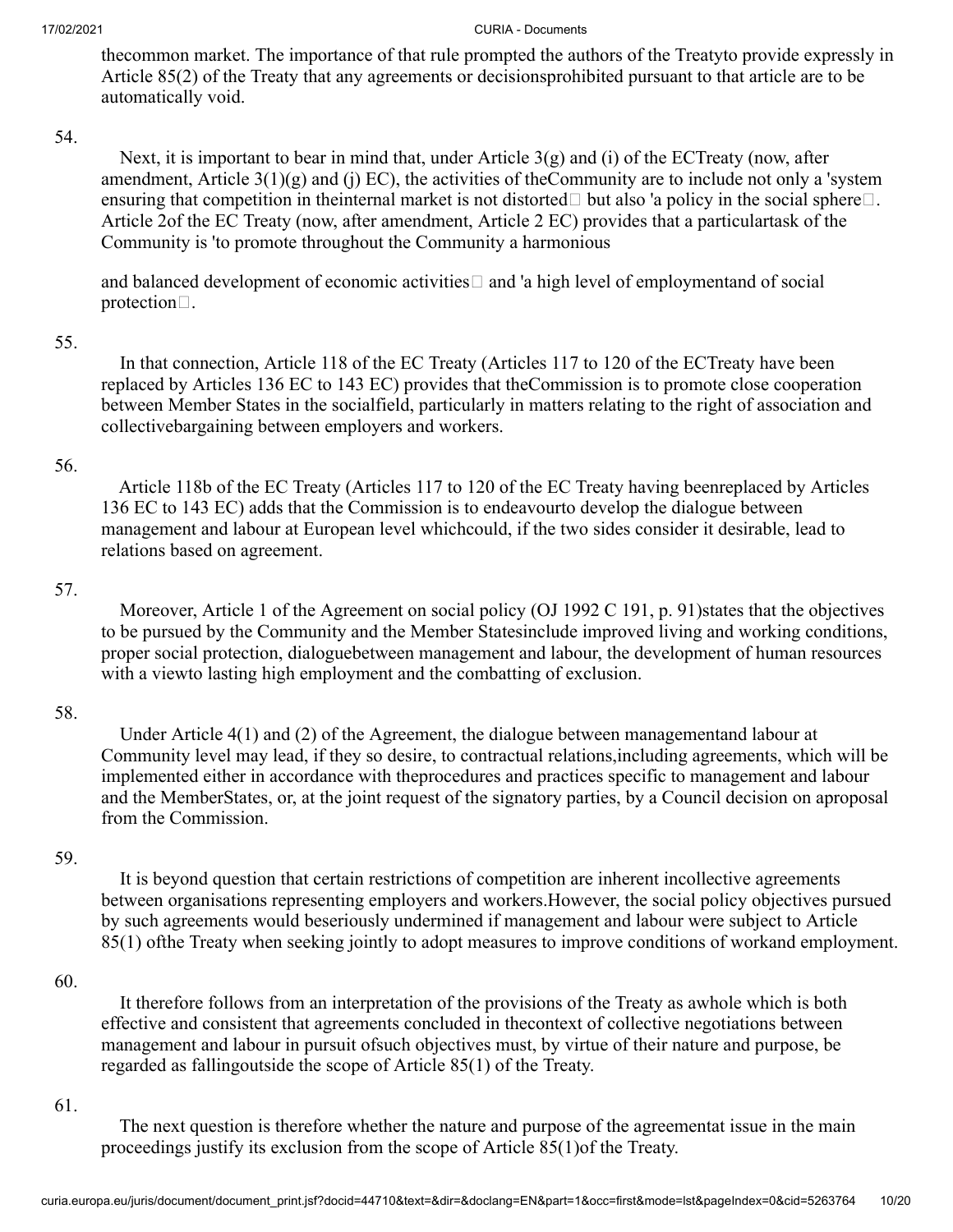#### 17/02/2021 CURIA - Documents

 First, like the category of agreements referred to above which derive from socialdialogue, the agreement at issue in the main proceedings was concluded in theform of a collective agreement and is the outcome of collective negotiationsbetween organisations representing employers and workers.

### 63.

 Second, as far as its purpose is concerned, that agreement establishes, in a givensector, a supplementary pension scheme managed by a pension fund to whichaffiliation may be made compulsory. Such a scheme seeks generally to guaranteea certain level of pension for all workers in that sector and therefore contributesdirectly to improving one of their working conditions, namely their remuneration.

### 64.

 Consequently, the agreement at issue in the main proceedings does not, by reasonof its nature and purpose, fall within the scope of Article 85(1) of the Treaty.

#### 65.

 It must also be borne in mind that, as the Court has held, in particular in Case267/86 *Van Eycke* v *ASPA* [1988] ECR 4769, paragraph 16, Article 85 of the Treatyitself concerns only the conduct of undertakings and not legislation or regulationsadopted by Member States. However, according to settled case-law of the Courtof Justice, Article 85 of the Treaty, read in conjunction with Article 5, requires theMember States not to introduce or maintain in force measures, whether legislativeor regulatory, which may render ineffective the competition rules applicable toundertakings. Such is the case, according to the same case-law, where a MemberState requires or favours the adoption of agreements, decisions or concertedpractices contrary to Article 85 of the Treaty or reinforces their effects or deprivesits own legislation of its official character by delegating to private tradersresponsibility for taking decisions affecting the economic sphere (see also Case C-2/91 *Meng* [1993] ECR I-5751, paragraph 14; Case C-185/91 *Reiff* [1993] ECRI-5801, paragraph 14; Case C-245/91 *Ohra Schadeverzekeringen* [1993] ECR I-5851,paragraph 10; Case C-35/96 *Commission* v *Italy* [1998] ECR I-3851, paragraphs 53and 54; and Case C-266/96 *Corsica Ferries France* v *Gruppo Antichi Ormeggiatori delPorto di Genova and Others* [1998] ECR I-3949, paragraphs 35, 36 and 49).

### 66.

 In that connection, the request made to the public authorities by the organisationsrepresenting employers and workers to make affiliation to the sectoral pension fundset up by them compulsory is part of a regime established under a number ofnational laws, designed to exercise regulatory authority in the social sphere. Sincethe agreement at issue in the main proceedings does not fall within the scope ofArticle 85(1) of the Treaty, as is clear from paragraphs 52 to 64 of this judgment,the Member States are free to make it compulsory for persons who are not boundas parties to the agreement.

#### 67.

 Moreover, Article 4(2) of the Agreement on social policy expressly provides that,at Community level, management and labour may apply jointly to the Council forthe implementation of social agreements.

### 68.

 The decision of the public authorities to make affiliation to such a fund compulsorycannot therefore be regarded as requiring or favouring the adoption of agreements,decisions or concerted practices contrary to Article 85 of the Treaty or reinforcingtheir effects.

### 69.

 It follows from the foregoing considerations that the decision of the publicauthorities to make affiliation to a sectoral pension fund compulsory does not fallwithin the categories of legislative measures which, according to the case-law of theCourt, undermine the effectiveness of Articles 3(g), 5 and 85 of the Treaty.

70.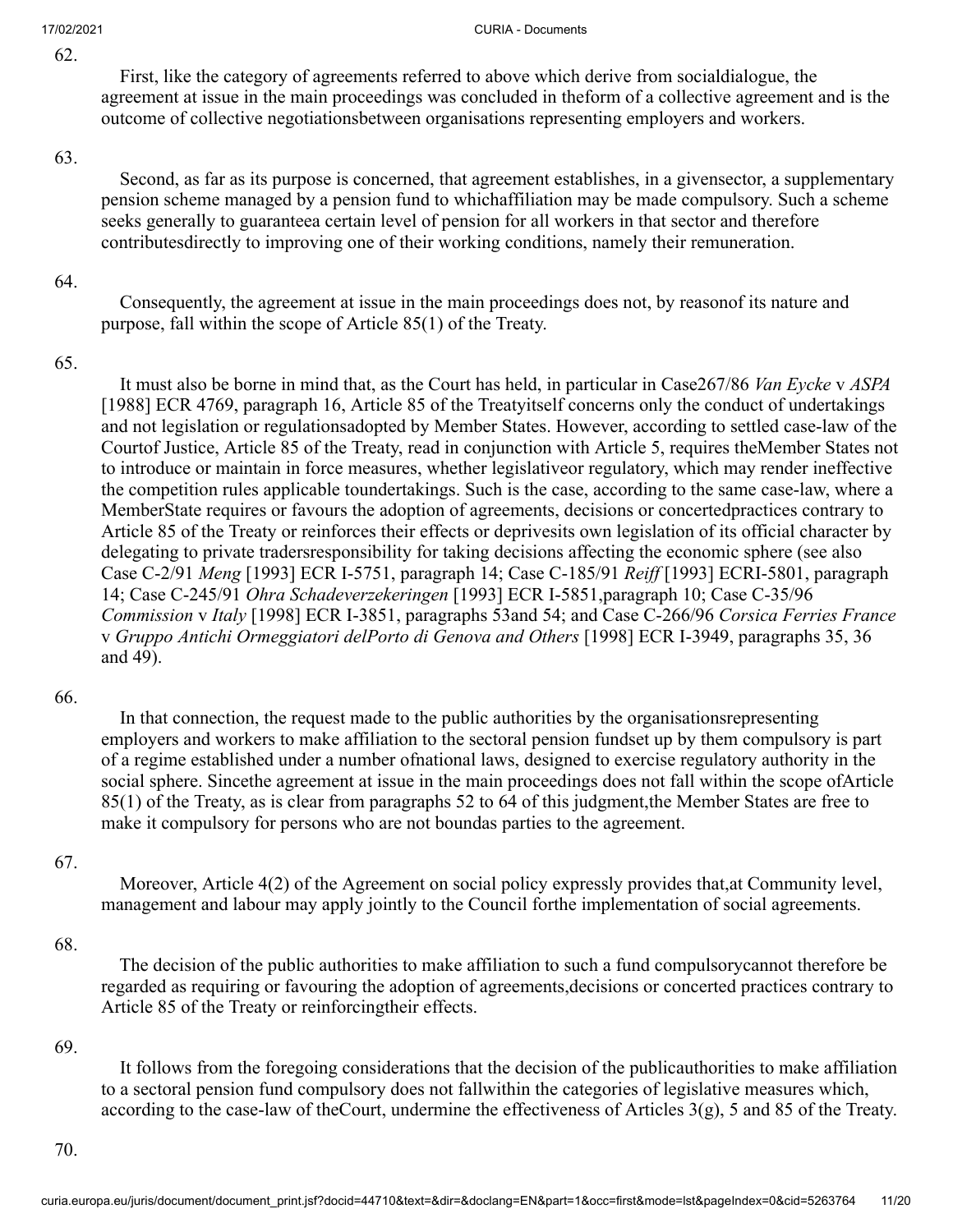The answer to the second question must therefore be that Articles 3(g), 5 and 85of the Treaty do not prohibit a decision by the public authorities to make affiliationto a sectoral pension fund compulsory at the request of organisations representingemployers and workers in a given sector.

## **The first question**

### 71.

 By its first question, the national court seeks essentially to ascertain whether apension fund responsible for managing a supplementary pension scheme set up bya collective agreement concluded between organisations representing employersand workers in a given sector and to which affiliation has been made compulsoryby the public authorities for all workers in that sector is an undertaking within themeaning of Article 85 et seq. of the Treaty.

## 72.

 According to the Fund and the governments which have intervened, such a funddoes not constitute an undertaking within the meaning of Article 85 et seq. of theTreaty. They describe the various characteristics of the sectoral pension fund andof the supplementary pension scheme which it manages.

## 73.

 First, compulsory affiliation of all workers in a given sector to a supplementarypension scheme pursues an essential social function within the pension systemapplicable in the Netherlands because of the extremely limited amount of thestatutory pension calculated on the basis of the minimum statutory wage. Providedthat a supplementary pension scheme has been established by a collectiveagreement within a framework laid down by law and affiliation to that scheme hasbeen made compulsory by the public authorities, it constitutes an element of theNetherlands system of social protection and the sectoral pension fund responsiblefor management of it must be regarded as contributing to the management of thepublic social security service.

### 74.

 Second, the sectoral pension fund is non-profit-making. It is managed jointly byboth sides of the industry, who are equally represented on its managementcommittee. The sectoral pension fund collects an average contribution fixed by thatcommittee which strikes a balance, collectively, between the amount of the

premiums, the value of the benefits and the extent of the risks. Moreover, thecontributions may not fall below a certain level, so as to establish adequatereserves, and may not, in order to preserve its non-profitmaking status, exceed anupper limit, observance of which is ensured by management and labour and by theInsurance Board. Even though the contributions levied are invested on acapitalisation basis, the investments are made under the supervision of theInsurance Board and in accordance with the provisions of the PSW and the statutesof the sectoral pension fund.

## 75.

 Third, operation of the sectoral pension fund is based on the principle of solidarity. Such solidarity is reflected by the obligation to accept all workers without a priormedical examination, the continuing accrual of pension rights despite exemptionfrom contributions in the event of incapacity for work, the discharge by the fundof arrears of contributions due from an employer in the event of the latter'sinsolvency and by the indexing of the amount of the pensions in order to maintaintheir value. The principle of solidarity is also apparent from the absence of anyequivalence, for individuals, between the contribution paid, which is an averagecontribution not linked to risks, and pension rights, which are determined byreference to an average salary. Such solidarity makes compulsory affiliation to thesupplementary pension scheme essential. Otherwise, if 'good  $\Box$  risks left thescheme, the ensuing downward spiral would jeopardise its financial equilibrium.

76.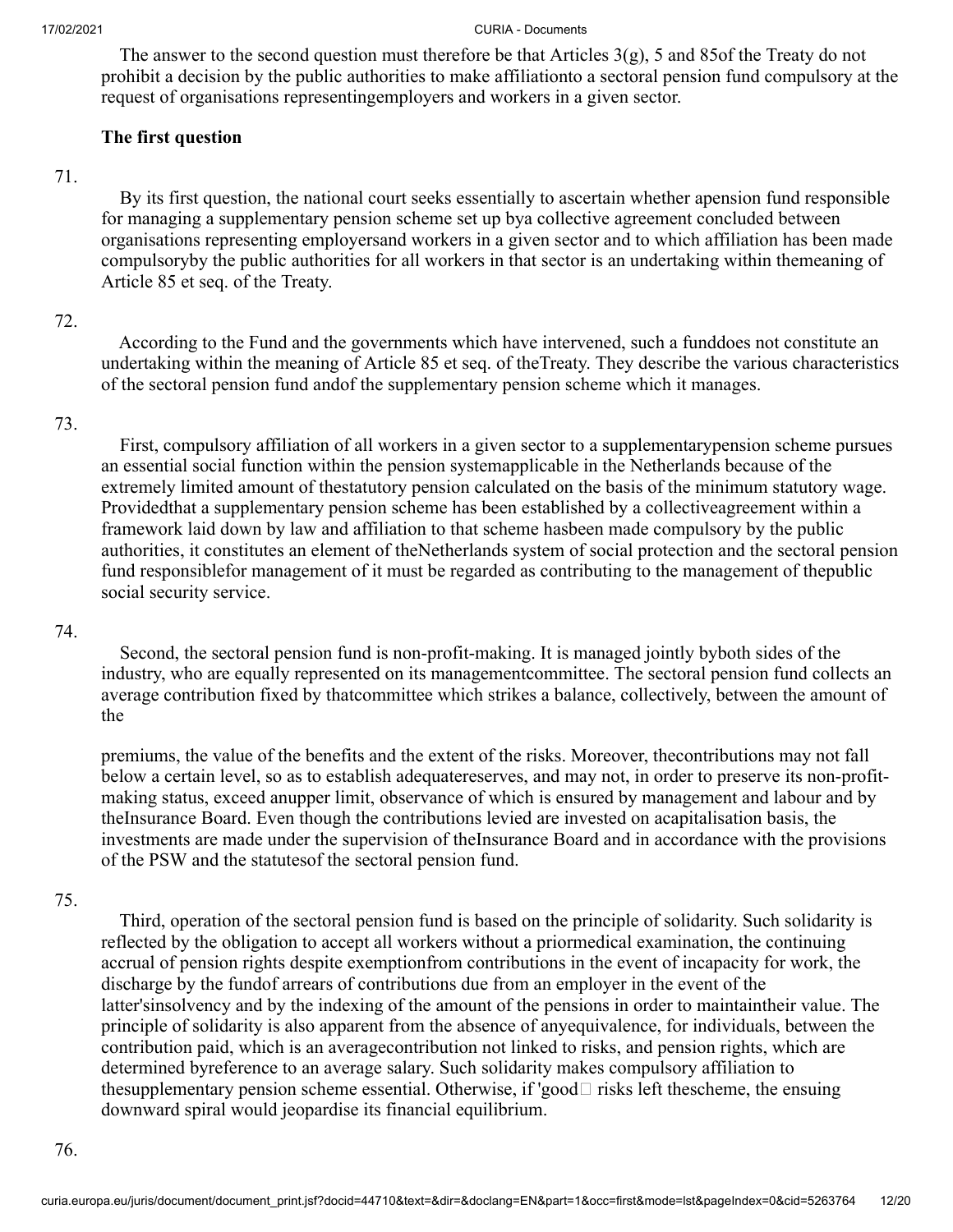On that basis, the Fund and the intervening governments consider that the sectoralpension fund is an organisation charged with the management of social securityschemes of the kind referred to in the judgment in Joined Cases C-159/91 andC-160/91 *Poucet and Pistre* [1993] ECR I-637, and is unlike the organisation at issuein Case C-244/94 *Fédération Française des Sociétés d'Assurance and Others* v*Ministère de l'Agriculture et de la Pêche* [1995] ECR I-4013, which was regarded asan undertaking within the meaning of Article 85 et seq. of the Treaty.

### 77.

 It should be borne in mind that, in the context of competition law, the Court hasheld that the concept of an undertaking encompasses every entity engaged in aneconomic activity, regardless of the legal status of the entity and the way in whichit is financed (see, in particular, Case C-41/90 *Höfner and Elser* [1991] ECR I-1979,paragraph 21; *Poucet and Pistre,* cited above, paragraph 17; and *FédérationFrançaise des Sociétés d'Assurance,* cited above, paragraph 14).

### 78.

 Moreover, in *Poucet and Pistre*, cited above, the Court held that that concept didnot encompass organisations charged with the management of certain compulsorysocial security schemes, based on the principle of solidarity. Under the sicknessand maternity scheme forming part of the system in question, the benefits were thesame for all beneficiaries, even though contributions were proportional to income;under the pension scheme, retirement pensions were funded by workers inemployment; furthermore, the statutory pension entitlements were not proportionalto the contributions paid into the pension scheme; finally, schemes with a surpluscontributed to the financing of those with structural financial difficulties. That

solidarity made it necessary for the various schemes to be managed by a singleorganisation and for affiliation to the schemes to be compulsory.

### 79.

 In contrast, in *Fédération Française des Sociétés d'Assurance*, cited above, the Courtheld that a nonprofit-making organisation which managed a pension schemeintended to supplement a basic compulsory scheme, established by law as anoptional scheme and operating according to the principle of capitalisation, was anundertaking within the meaning of Article 85 et seq. of the Treaty. Optionalaffiliation, application of the principle of capitalisation and the fact that benefitsdepended solely on the amount of the contributions paid by the beneficiaries andon the financial results of the investments made by the managing organisationimplied that that organisation carried on an economic activity in competition withlife assurance companies. Neither the social objective pursued, nor the fact thatit was non-profit-making, nor the requirements of solidarity, nor the other rulesconcerning, in particular, the restrictions to which the managing organisation wassubject in making investments altered the fact that the managing organisation wascarrying on an economic activity.

### 80.

 The question whether the concept of an undertaking, within the meaning of Article85 et seq. of the Treaty, extends to a body such as the sectoral pension fund atissue in the main proceedings must be considered in the light of thoseconsiderations.

### 81.

 The sectoral pension fund itself determines the amount of the contributions andbenefits and that the Fund operates in accordance with the principle ofcapitalisation.

### 82.

 Accordingly, by contrast with the benefits provided by organisations charged withthe management of compulsory social security schemes of the kind referred to in*Poucet and Pistre*, cited above, the amount of the benefits provided by the Funddepends on the financial results of the investments made by it, in respect of whichit is subject, like an insurance company, to supervision by the Insurance Board.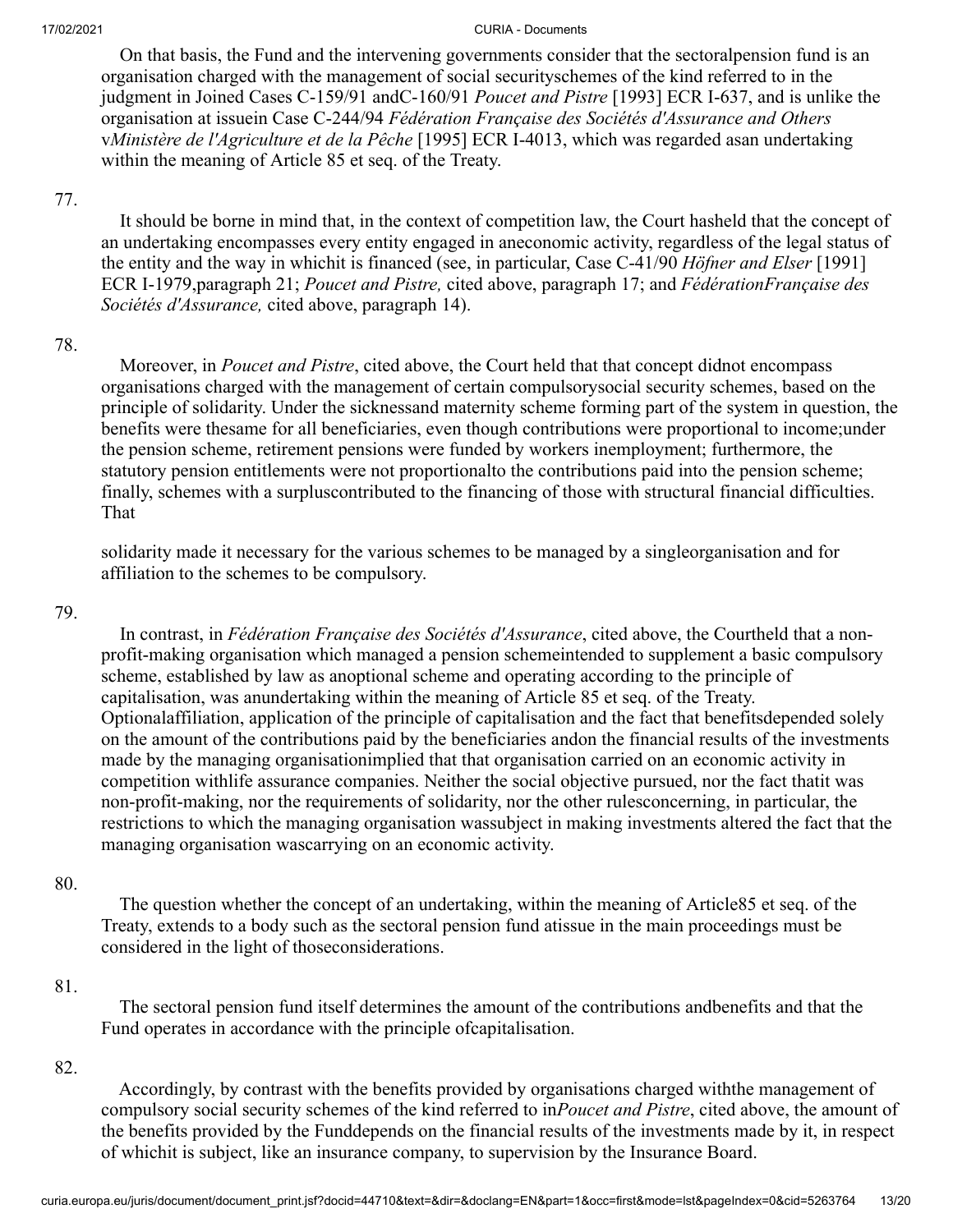In addition, as is apparent from Article 5 of the BPW and Articles 1 and 5 of theGuidelines for exemption from affiliation, a sectoral pension fund is required togrant exemption to an undertaking where the latter has already made available toits workers for at least six months before the request was lodged on the basis ofwhich affiliation to the fund was made compulsory, a pension scheme granting themrights at least equivalent to those which they would acquire if affiliated to the fund. Moreover, under Article 1 of the abovementioned Guidelines, that fund is alsoentitled to grant exemption to an undertaking which provides its workers with apension scheme granting them rights at least equivalent to those deriving from thefund, provided that, in the event of withdrawal from the fund, compensationconsidered reasonable by the Insurance Board is offered for any damage sufferedby the fund, from the actuarial point of view, as a result of the withdrawal.

### 84.

 It follows that a sectoral pension fund of the kind at issue in the main proceedingsengages in an economic activity in competition with insurance companies.

### 85.

 In those circumstances, the fact that the fund is non-profit-making and themanifestations of solidarity referred to by it and the intervening governments arenot sufficient to deprive the sectoral pension fund of its status as an undertakingwithin the meaning of the competition rules of the Treaty.

## 86.

 Undoubtedly, the pursuit of a social objective, the abovementioned manifestationsof solidarity and restrictions or controls on investments made by the sectoralpension fund may render the service provided by the fund less competitive thancomparable services rendered by insurance companies. Although such constraintsdo not prevent the activity engaged in by the fund from being regarded as aneconomic activity, they might justify the exclusive right of such a body to managea supplementary pension scheme.

### 87.

 The answer to the first question must therefore be that a pension fund chargedwith the management of a supplementary pension scheme set up by a collectiveagreement concluded between organisations representing employers and workersin a given sector, to which affiliation has been made compulsory by the publicauthorities for all workers in that sector, is an undertaking within the meaning ofArticle 85 et seq. of the Treaty.

## **The third question**

### 88.

 By its third question, the national court seeks essentially to ascertain whetherArticles 86 and 90 of the Treaty preclude the public authorities from conferring ona pension fund an exclusive right to manage a supplementary pension scheme ina given sector.

### 89.

 The Netherlands Government contends that the order making affiliationcompulsory has the sole effect of requiring workers in the sector concerned to beaffiliated to the Fund. The order does not, in its view, confer on the Fund anexclusive right in the area of supplementary pensions. Nor does the Fund hold adominant position within the meaning of Article 86 of the Treaty.

### 90.

 It must be observed at the outset that the decision of the public authorities to makeaffiliation to a sectoral pension fund compulsory, as in this case, necessarily impliesgranting to that fund an exclusive right to collect and administer the contributionspaid with a view to accruing pension rights. Such a fund must therefore beregarded as an undertaking to which exclusive rights have been granted by thepublic authorities, of the kind referred to in Article 90(1) of the Treaty.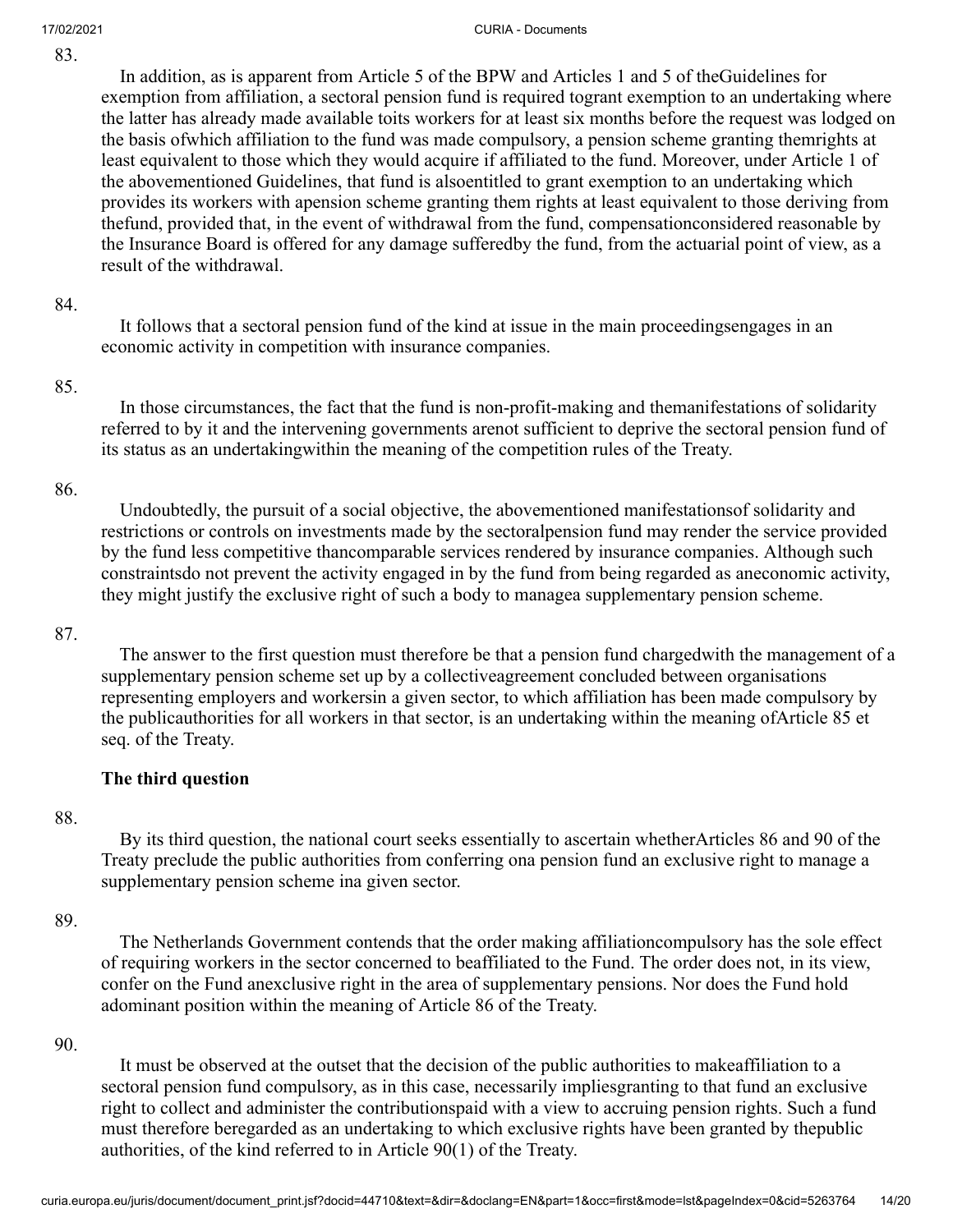Next, it should be noted that according to settled case-law an undertaking whichhas a legal monopoly in a substantial part of the common market may be regarded

as occupying a dominant position within the meaning of Article 86 of the Treaty(see Case C-179/90 *Merci Convenzionali Porto di Genova* [1991] ECR I-5889,paragraph 14, and Case C-18/88 *GB-Inno-BM* [1991] ECR I-5941, paragraph 17).

## 92.

 A sectoral pension fund of the kind at issue in the main proceedings, which has anexclusive right to manage a supplementary pension scheme in an industrial sectorin a Member State and, therefore, in a substantial part of the common market, maytherefore be regarded as occupying a dominant position within the meaning ofArticle 86 of the Treaty.

### 93.

 It must not be forgotten, however, that merely creating a dominant position bygranting exclusive rights within the meaning of Article 90(1) of the Treaty is not initself incompatible with Article 86 of the Treaty. A Member State is in breach ofthe prohibitions contained in those two provisions only if the undertaking inquestion, merely by exercising the exclusive rights granted to it, is led to abuse itsdominant position or when such rights are liable to create a situation in which thatundertaking is led to commit such abuses (*Höfner and Elser*, cited above, paragraph29; Case C-260/89 *ERT* [1991] ECR I-2925, paragraph 37; *Merci ConvenzionaliPorto di Genova*, cited above, paragraphs 16 and 17; Case C-323/93 *Centred'Insémination de la Crespelle* [1994] ECR I-5077, paragraph 18; and Case C-163/96*Raso and Others* [1998] ECR I-533, paragraph 27).

## 94.

 Albany contends in that connection that the system of compulsory affiliation to thesupplementary pension scheme managed by the Fund is contrary to the combinedprovisions of Articles 86 and 90 of the Treaty. The pension benefits available fromthe Fund do not, or no longer, match the needs of the undertakings. The benefitsare too low, are not linked to wages and, consequently, are generally inadequate. Employers have therefore to make other pension arrangements. The system ofcompulsory affiliation deprives those employers of any opportunity of arranging forcomprehensive pension cover from an insurance company. Pension arrangementsspread over a number of insurers would increase administrative costs and reduceefficiency.

### 95.

 It should be remembered that, in *Höfner and Elser*, cited above, paragraph 34, theCourt held that a Member State which conferred on a public employment agencyan exclusive right of recruitment was in breach of Article 90(1) of the Treaty whereit created a situation in which that office could not avoid infringing Article 86 of theTreaty, in particular because it was manifestly incapable of satisfying the demandprevailing on the market for such activities.

## 96.

 In the present case, it is important to note that the supplementary pension schemeoffered by the Fund is based on the present norm in the Netherlands, namely thatevery worker who has paid contributions to that scheme for the maximum periodof affiliation receives a pension, including the State pension under the AOW, equalto 70% of his final salary.

### 97.

 Doubtless, some undertakings in the sector might wish to provide their workerswith a pension scheme superior to the one offered by the Fund. However, the factthat such undertakings are unable to entrust the management of such a pensionscheme to a single insurer and the resulting restriction of competition derivedirectly from the exclusive right conferred on the sectoral pension fund.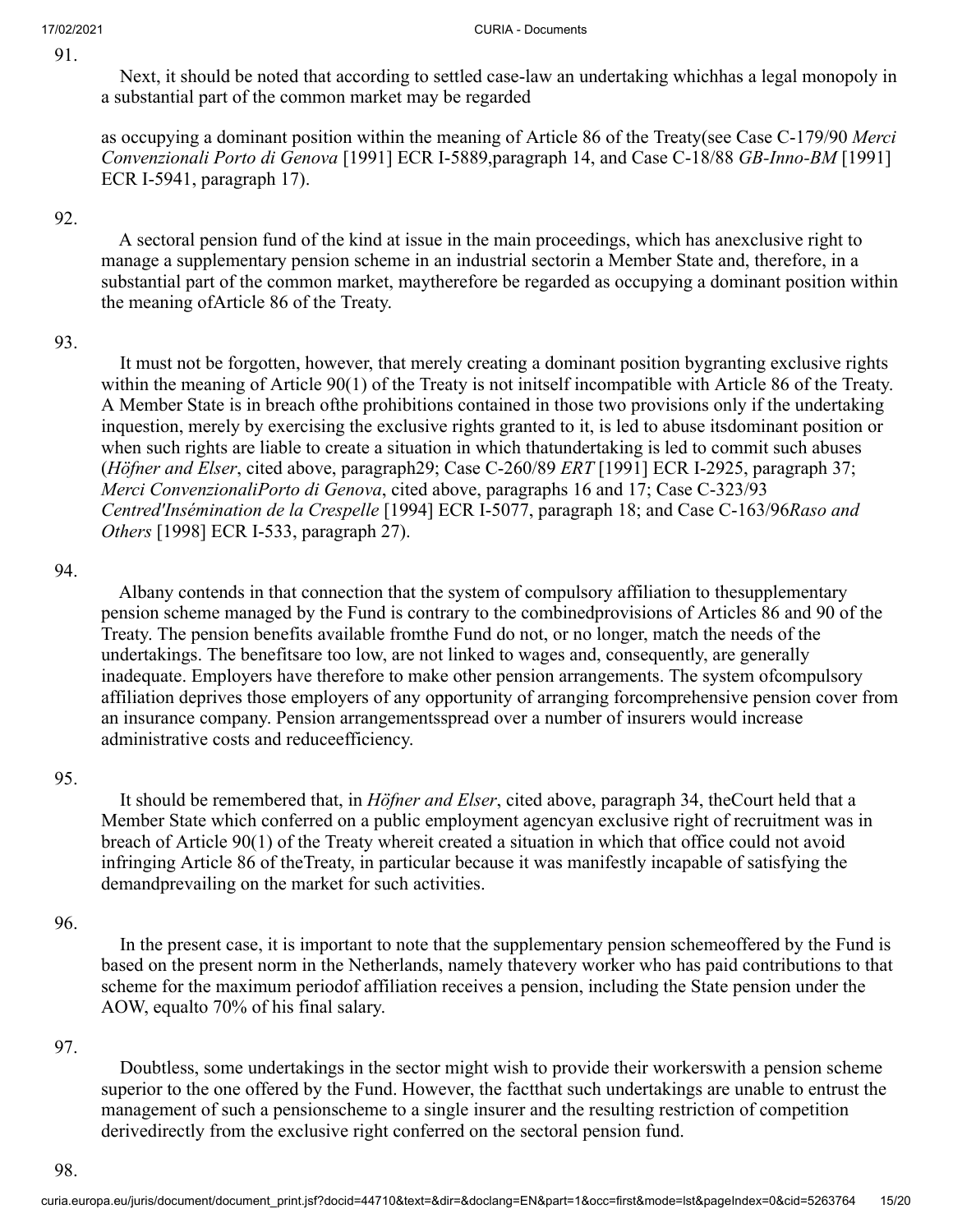It is therefore necessary to consider whether, as contended by the Fund, theNetherlands Government and the Commission, the exclusive right of the sectoralpension fund to manage supplementary pensions in a given sector and the resultantrestriction of competition may be justified under Article 90(2) of the Treaty as ameasure necessary for the performance of a particular social task of generalinterest with which that fund has been charged.

### 99.

 Albany contends that compulsory affiliation to the sectoral pension fund is notnecessary to ensure an adequate level of pension for workers. That aim could beattained by minimum requirements for pensions, to be laid down either by the twosides of industry at the instigation of the public authorities or directly by the latter. Collective employment agreements frequently include an obligation on employersto provide a minimum pension scheme, whilst leaving them free to establish apension fund for their own undertaking, to join a sectoral pension fund or to makearrangements with an insurance company.

### 100.

According to Albany, the fact that members pay 'average contributions  $\Box$  likewisedoes not justify compulsory affiliation. First, neither the BPW nor the ordermaking affiliation compulsory requires a system based on such contributions. Second, a number of sectoral pension funds to which affiliation is not compulsory operate perfectly well on the basis of 'average contributions...

### 101.

 As regards acceptance of all workers in the same area of activity without a priormedical examination so that 'bad $\Box$  risks cannot be refused, Albany observes thatin practice the pension insurance contracts concluded with insurers require theemployer to declare all his workers and an obligation on the insurer to accept anyworker declared without prior medical examination.

### 102.

 It is important to bear in mind first of all that, under Article 90(2) of the Treaty,undertakings entrusted with the operation of services of general economic interestare subject to the rules on competition in so far as the application of such rulesdoes not obstruct the performance, in law or in fact, of the particular tasks assignedto them.

### 103.

 In allowing, in certain circumstances, derogations from the general rules of theTreaty, Article 90(2) of the Treaty seeks to reconcile the Member States' interestin using certain undertakings, in particular in the public sector, as an instrument ofeconomic or fiscal policy with the Community's interest in ensuring compliance withthe rules on competition and preservation of the unity of the common market

(Case C-202/88 *France* v *Commission* [1991] ECR I-1223, paragraph 12, and CaseC-157/94 *Commission* v *Netherlands* [1997] ECR I-5699, paragraph 39).

#### 104.

 In view of the interest of the Member States thus defined they cannot beprecluded, when determining what services of general economic interest theyentrust to certain undertakings, from taking account of objectives pertaining to theirnational policy or from endeavouring to attain them by means of obligations andconstraints which they impose on such undertakings (*Commission* v *Netherlands*,cited above, paragraph 40).

#### 105.

 The supplementary pension scheme at issue in the main proceedings fulfils anessential social function within the Netherlands pensions system by reason of thelimited amount of the statutory pension, which is calculated on the basis of theminimum statutory wage.

106.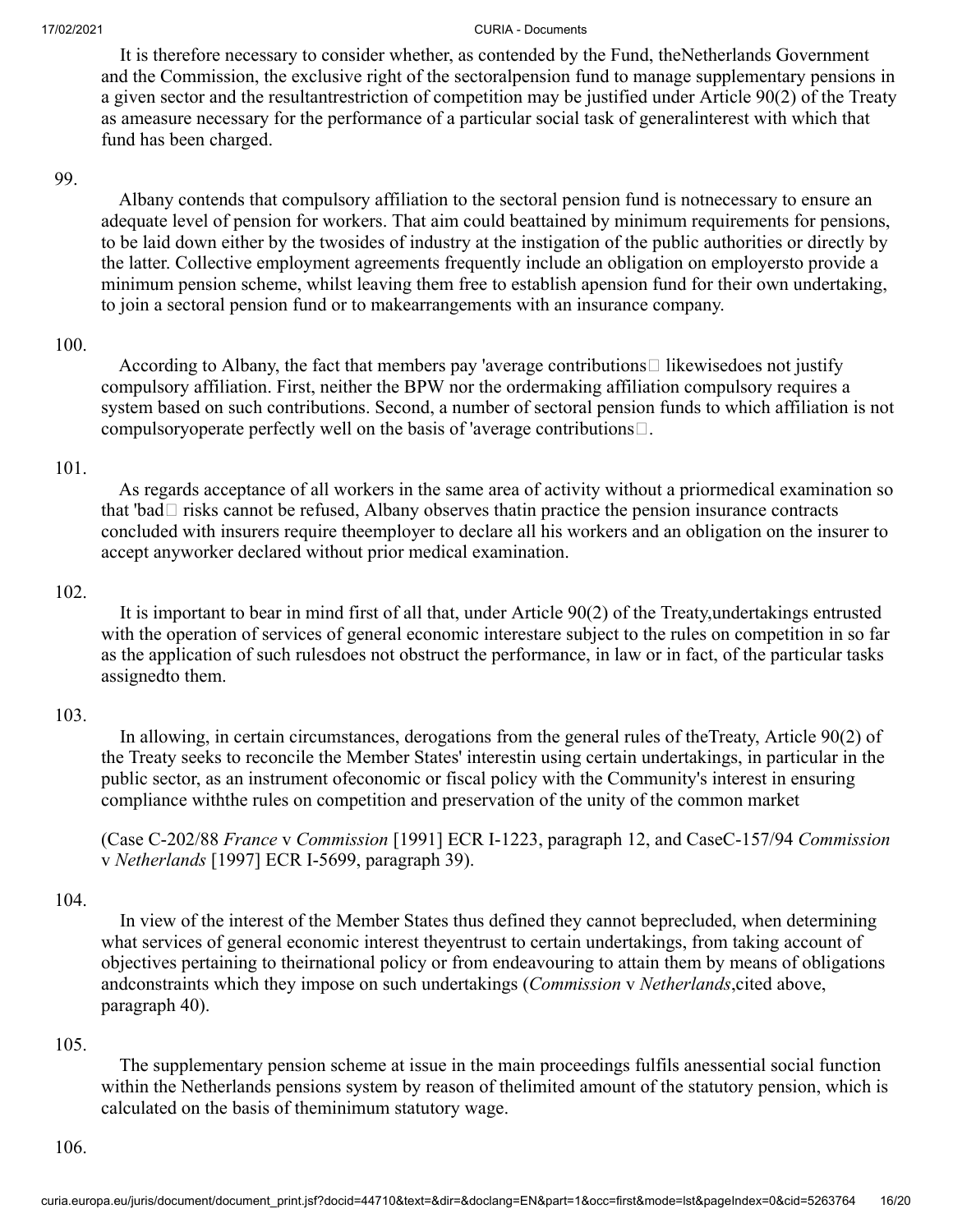Moreover, the importance of the social function attributed to supplementarypensions has recently been recognised by the Community legislature's adoption ofCouncil Directive 98/49/EC of 29 June 1998 on safeguarding the supplementarypension rights of employed and self-employed persons moving within theCommunity (OJ 1998 L 209, p. 46).

## 107.

 Next, it is not necessary, in order for the conditions for the application of Article90(2) of the Treaty to be fulfilled, that the financial balance or economic viabilityof the undertaking entrusted with the operation of a service of general economicinterest should be threatened. It is sufficient that, in the absence of the rights atissue, it would not be possible for the undertaking to perform the particular tasksentrusted to it, defined by reference to the obligations and constraints to which itis subject (*Commission* v *Netherlands*, cited above, paragraph 52) or thatmaintenance of those rights is necessary to enable the holder of them to performtasks of general economic interest which have been assigned to it undereconomically acceptable conditions (Case C-320/91 *Corbeau* [1993] ECR I-2533,paragraphs 14 to 16, and *Commission* v *Netherlands*, cited above, paragraph 53).

## 108.

 If the exclusive right of the fund to manage the supplementary pension scheme forall workers in a given sector were removed, undertakings with young employees ingood health engaged in non-dangerous activities would seek more advantageousinsurance terms from private insurers. The progressive departure of 'good $\Box$  riskswould leave the sectoral pension fund with responsibility for an increasing share of bad $\Box$ risks, thereby increasing the cost of pensions for workers, particularly thosein small and medium-sized undertakings with older employees engaged indangerous activities, to which the fund could no longer offer pensions at anacceptable cost.

## 109.

 Such a situation would arise particularly in a case where, as in the mainproceedings, the supplementary pension scheme managed exclusively by the Fund

displays a high level of solidarity resulting, in particular, from the fact thatcontributions do not reflect the risk, from the obligation to accept all workerswithout a prior medical examination, the continuing accrual of pension rightsdespite exemption from the payment of contributions in the event of incapacity forwork, the discharge by the Fund of arrears of contributions due from an employerin the event of insolvency and the indexing of the amount of pensions in order tomaintain their value.

### 110.

 Such constraints, which render the service provided by the Fund less competitivethan a comparable service provided by insurance companies, go towards justifyingthe exclusive right of the Fund to manage the supplementary pension scheme.

### 111.

 It follows that the removal of the exclusive right conferred on the Fund might makeit impossible for it to perform the tasks of general economic interest entrusted toit under economically acceptable conditions and threaten its financial equilibrium.

### 112.

 Referring to *GB-Inno-BM,* cited above, Albany considers, however, that the factthat the Fund fulfils a dual role, as manager of the pension scheme and as theauthority vested with the power to grant exemptions, might give rise to arbitraryexercise of the power of exemption.

### 113.

 In paragraph 28 of *GB-Inno-BM,* cited above, the Court held that Articles 3(g), 86and 90 of the Treaty preclude a Member State from granting to the undertakingwhich operates the public telecommunications network the power to lay downstandards for telephone equipment and to check that economic operators meetthose standards when it is itself competing with those operators on the market forthat equipment.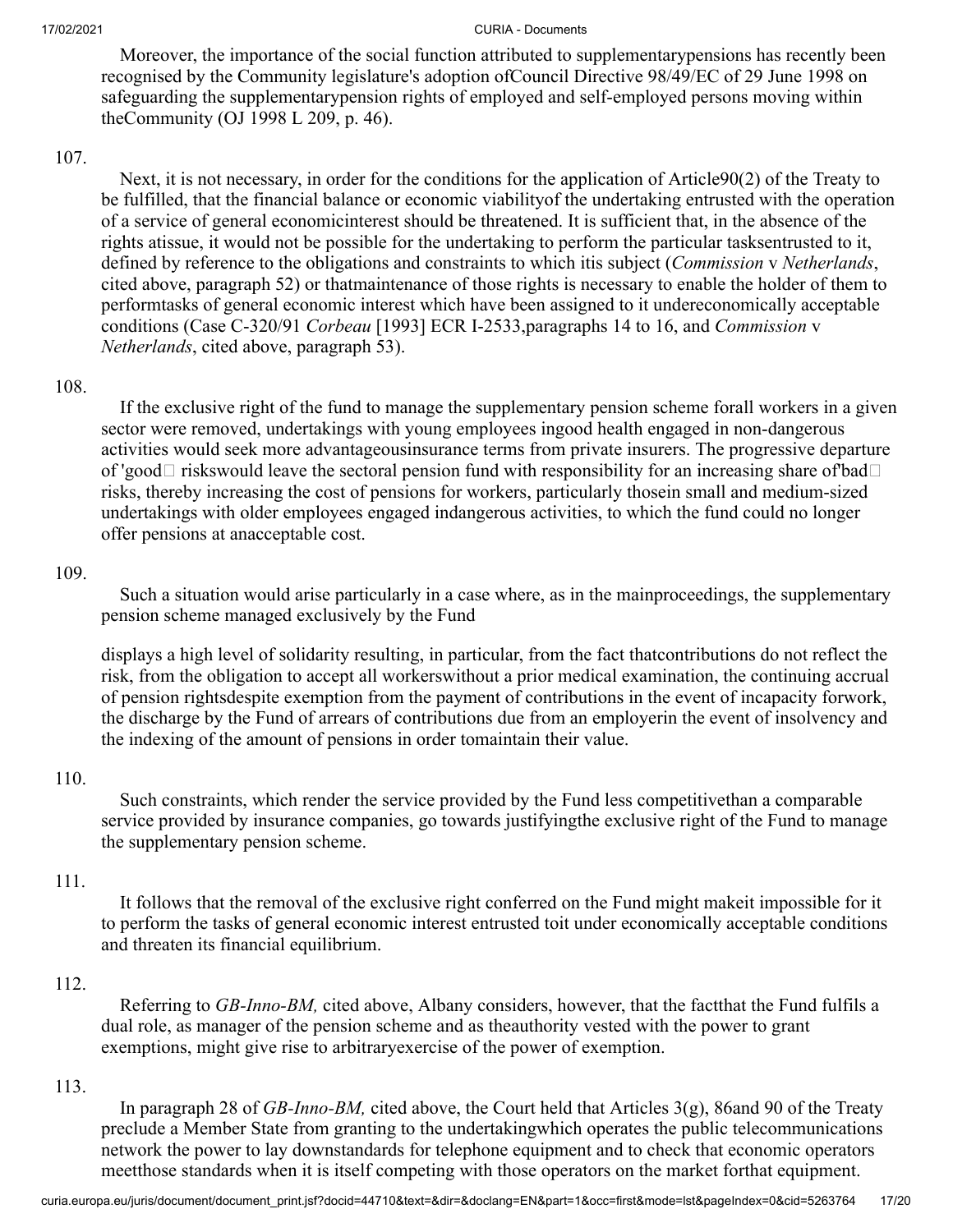17/02/2021 CURIA - Documents

 In paragraph 25 of that judgment, the Court stated that the vesting in such acompany of powers both to authorise or refuse the connection of telephones to thenetwork and to lay down the technical standards to be met by such equipment andverify whether devices not manufactured by it conformed with the specificationsadopted by it was tantamount to conferring upon it the power to determine at willwhich terminal equipment might be connected to the public network, therebyplacing it at an obvious advantage over its competitors.

### 115.

However, the situation in the main proceedings differs from that in *GB-Inno-BM*.

## 116.

 In the first place, under Article 5(1) of the Guidelines for exemption fromaffiliation, a sectoral pension fund is required to grant an exemption to anundertaking where the latter has already made available to its workers for at leastsix months before the request was lodged on the basis of which affiliation to thefund was made compulsory, a pension scheme granting them rights at leastequivalent to those which they would acquire if affiliated to the fund.

## 117.

 Provided that the abovementioned provision is binding on the sectoral pension fundregarding the exercise of its power of exemption, it cannot be regarded as likely tolead the fund to abuse that power. In such circumstances, the fund merely checksthat the conditions laid down by the competent minister are complied with (see, tothat effect, Joined Cases C-46/90 and C-93/91 *Lagauche and Others* [1993] ECRI-5267, paragraph 49).

## 118.

 Next, under Article 1 of the Guidelines for exemption from affiliation, a sectoralpension fund is entitled to grant an exemption to an undertaking which providesits workers with a pension scheme granting them rights at least equivalent to thosederiving from the fund, provided that, in the event of withdrawal from the fund,compensation considered reasonable by the Insurance Board is offered for anydamage suffered by the fund, from the actuarial point of view, as a result of thewithdrawal.

## 119.

 The provision thus enables a sectoral pension fund to exempt from the obligationof affiliation an undertaking which provides its workers with a pension schemeequivalent to the one managed by it if such an exemption does not threaten itsfinancial equilibrium. Exercise of that power of exemption involves an evaluationof complex data relating to the pension schemes involved and the financialequilibrium of the fund, which necessarily implies a wide margin of appreciation.

### 120.

 In view of the complexity of such an evaluation and of the risks which exemptionsinvolve for the financial equilibrium of a sectoral pension fund and, therefore, forperformance of the social task entrusted to it, a Member State may consider thatthe power of exemption should not be attributed to a separate entity.

### 121.

 It should be noted, however, that national courts adjudicating, as in this case, onan objection to a requirement to pay contributions must subject to review thedecision of the fund refusing an exemption from affiliation, which enables them atleast to verify that the fund has not used its power to grant an exemption in anarbitrary manner and that the principle of non-discrimination and the otherconditions for the legality of that decision have been complied with.

### 122.

 Finally, as regards Albany's argument that an adequate level of pension for workerscould be assured by laying down minimum requirements to be met by pensionsoffered by insurance companies, it must be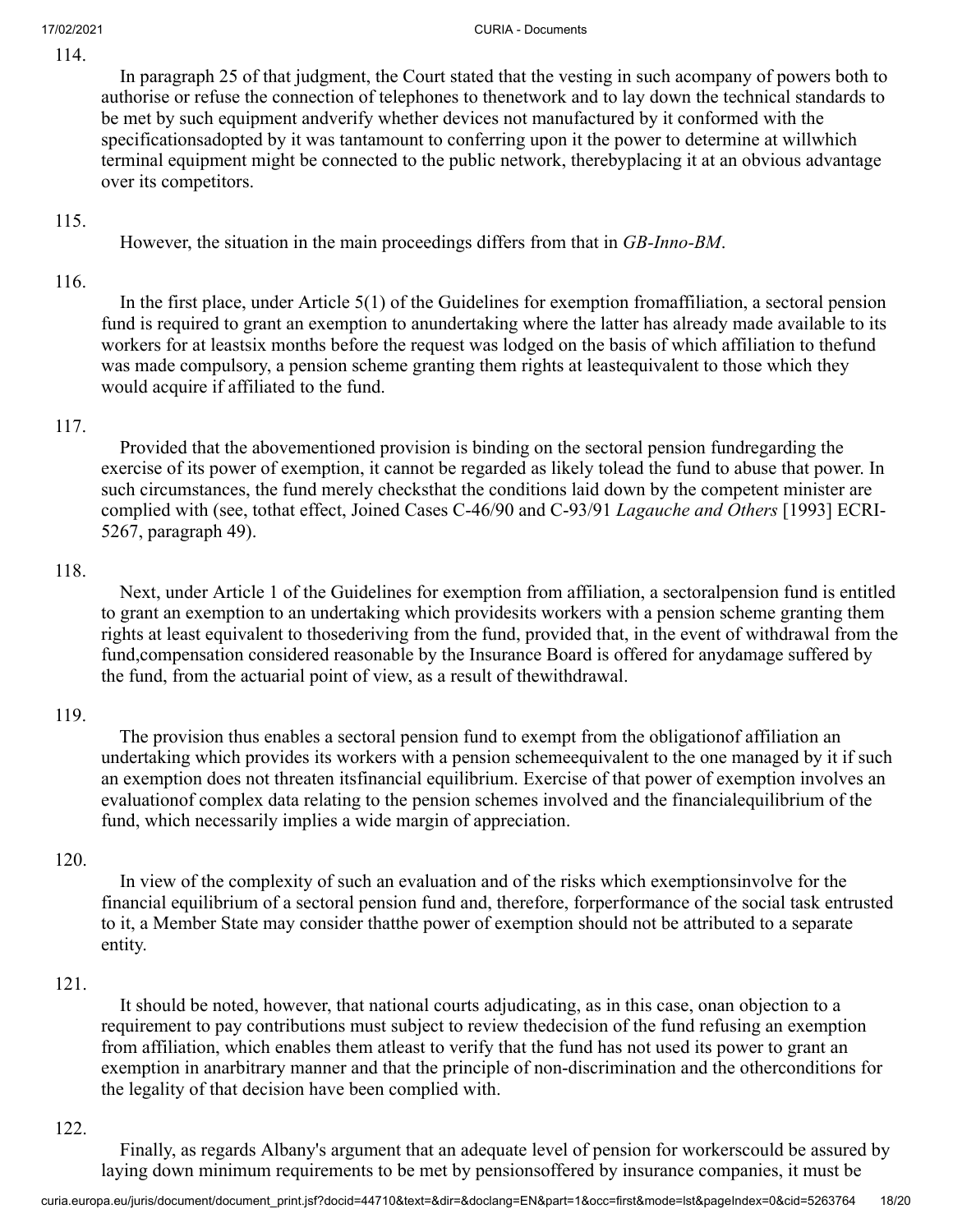emphasised that, in view of the socialfunction of supplementary pension schemes and the margin of appreciationenjoyed, according to settled case-law, by the Member States in organising theirsocial security systems (Case 238/82 *Duphar and Others* [1984] ECR 523, paragraph16; *Poucet and Pistre*, cited above, paragraph 6; and Case C-70/95 *Sodemare andOthers* [1997] ECR I-3395, paragraph 27), it is incumbent on each Member Stateto consider whether, in view of the particular features of its national pensionsystem, laying down minimum requirements would still enable it to ensure the level

of pension which it seeks to guarantee in a sector by compulsory affiliation to apension fund.

# 123.

 The answer to the third question must therefore be that Articles 86 and 90 of theTreaty do not preclude the public authorities from conferring on a pension fund theexclusive right to manage a supplementary pension scheme in a given sector.

# **Costs**

# 124.

 The costs incurred by the Netherlands, German, French and Swedish Governmentsand the Commission, which have submitted observations to the Court, are notrecoverable. Since these proceedings are, for the parties to the main proceedings,a step in the proceedings pending before the national court, the decision on costsis a matter for that court.

On those grounds,

# THE COURT

in answer to the questions referred to it by the Kantongerecht, Arnhem, byjudgment of 4 March 1996, hereby rules:

**1. Article 3(g) of the EC Treaty (now, after amendment, Article 3(1)(g) EC),Articles 5 and 85 of the EC Treaty (now Articles 10 EC and 81 EC ) do notprohibit a decision by the public authorities to make affiliation to asectoral pension fund compulsory at the request of organisationsrepresenting employers and workers in a given sector.**

**2. A pension fund charged with the management of a supplementary pensionscheme set up by a collective agreement concluded between organisationsrepresenting employers and workers in a given sector, to which affiliationhas been made compulsory by the public authorities for all workers in thatsector, is an undertaking within the meaning of Article 85 et seq. of theTreaty.**

**3. Articles 86 and 90 of the EC Treaty (now Articles 82 EC and 86 EC) do notpreclude the public authorities from conferring on a pension fund theexclusive right to manage a supplementary pension scheme in a givensector.**

Rodríuez Iglesias Puissochet

Hirsch

Jann

Moitinho de Almeida Gulmann

Murray

Edward